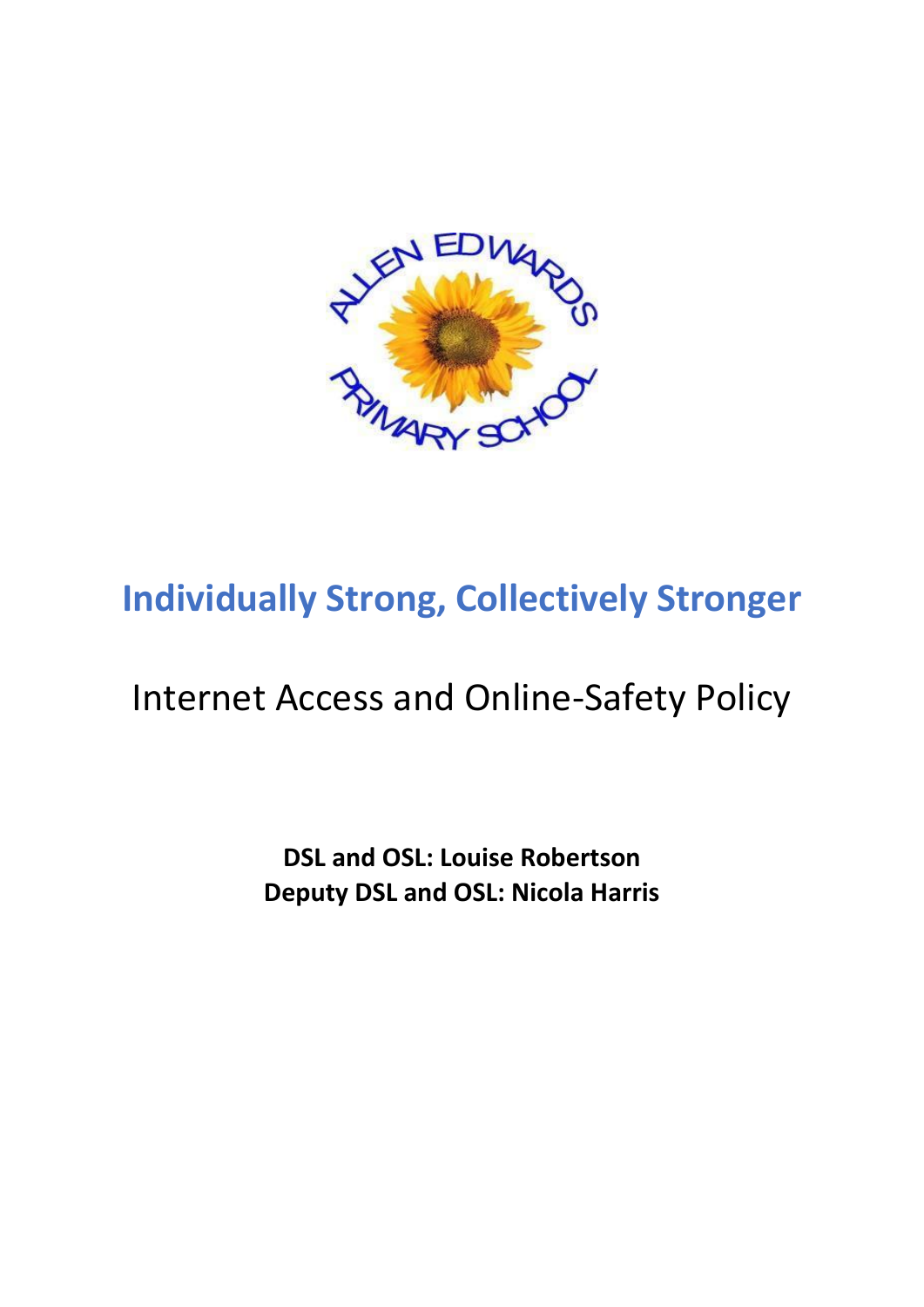

#### **Online-Safety Policy**

### **Key people / dates**

| Allen Edwards<br><b>Primary School</b> | Safeguarding Lead   Louise Robertson<br>Designated<br>(DSL) team |                  |
|----------------------------------------|------------------------------------------------------------------|------------------|
|                                        | Online-safety lead<br>(if different)                             | Louise Robertson |
|                                        | Online-safety / safeguarding<br>link governor                    | Sue Quirk        |
|                                        | other<br>Network<br>manager<br>technical support                 | Peter Gray       |

#### **What is this policy?**

Online safety is an integral part of safeguarding and requires a whole school, cross-curricular approach and collaboration between key school leads. Accordingly, this policy is written in line with 'Keeping Children Safe in Education' 2020 (KCSIE), 'Teaching Online Safety in Schools' 2019, statutory RSHE guidance 2019 and other statutory documents. It complements existing and forthcoming subjects including Health, Relationships and Sex Education, Citizenship and Computing; it is designed to sit alongside our school's statutory Safeguarding Policy. Any issues and concerns with online safety must follow the school's safeguarding and child protection procedures.

#### **Who is in charge of online safety?**

At Allen Edwards our named online-safety lead is Louise Robertson, who is the designated safeguarding lead (DSL), but KCSIE makes clear that "the designated safeguarding lead should take **lead** responsibility for safeguarding and child protection (including online safety)."

#### **What are the main online safety risks today?**

Online-safety risks are traditionally categorised as one of the 3 Cs: Content, Contact or Conduct (identified by Professor Tanya Byron's 2008 report "Safer children in a digital world"). These three areas remain a helpful way to understand the risks and potential school response, whether technological or educational. They do not stand in isolation, however, and it is important to understand the interplay between all three.

Many of these risks are highlighted in KCSIE 2020 e.g. extra-familial harms where children are at risk of abuse or exploitation to multiple harms in situations outside their families including recruitment into extremism, sexual exploitation, criminal exploitation, serious youth violence and cyber-bullying.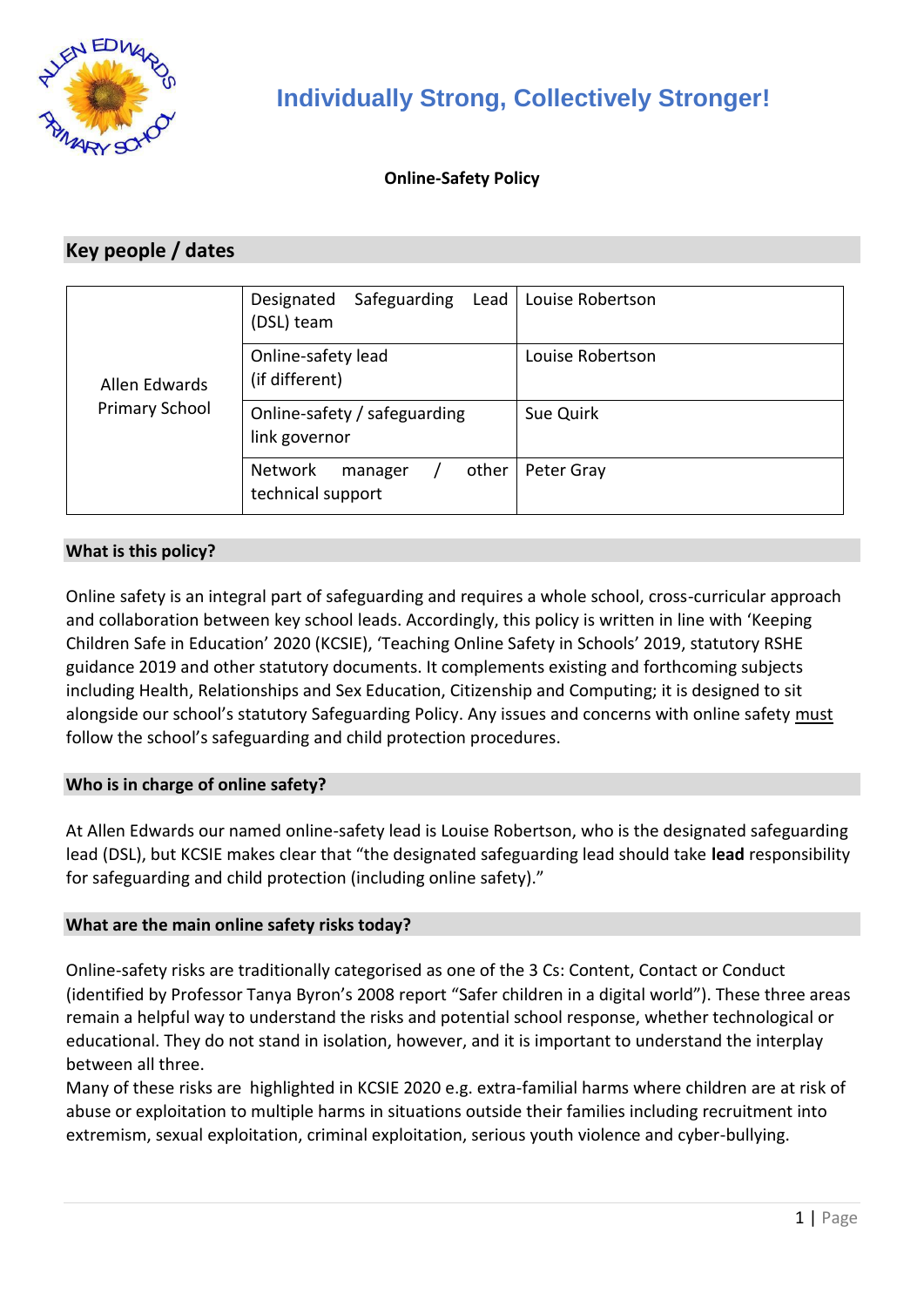

In past and potential future **remote learning and lockdowns**, there is a greater risk for grooming and exploitation (CSE, CCE and radicalisation) as children spend more time at home and on devices.

#### **How will this policy be communicated?**

This policy can only impact upon practice if it is a (regularly updated) living document. It must be accessible to and understood by all stakeholders. It will be communicated in the following ways:

- Posted on the school website
- Posted on Class Dojo for all parents
- Available on the internal staff network/drive
- Part of school induction pack for all new staff (including temporary, supply and non-classroombased staff)
- Integral to safeguarding updates and training for all staff (especially in September refreshers)
- Clearly reflected in the Acceptable Use Policies (AUPs) for staff, volunteers, contractors, governors, pupils and parents/carers (which must be in accessible language appropriate to these groups).
- AUPs issued to whole school community, on entry to the school, with annual reminders of where to find them if unchanged, and reissued if updated after annual review
- AUPs are displayed in appropriate classrooms/corridors (not just in Computing corridors/classrooms)
- Reviews of this online-safety policy will include input from staff, pupils and other stakeholders, helping to ensure further engagement

#### **Aims**

This policy aims to:

- Set out expectations for all Allen Edwards Primary School community members' online behaviour, attitudes and activities and use of digital technology (including when devices are offline)
- Help all stakeholders to recognise that online/digital behaviour standards (including social media activity) must be upheld beyond the confines of the school gates and school day, and regardless of device or platform
- Facilitate the safe, responsible and respectful use of technology to support teaching & learning, increase attainment and prepare children and young people for the risks and opportunities of today's and tomorrow's digital world, to survive and thrive online
- Help school staff working with children to understand their roles and responsibilities to work safely and responsibly with technology and the online world: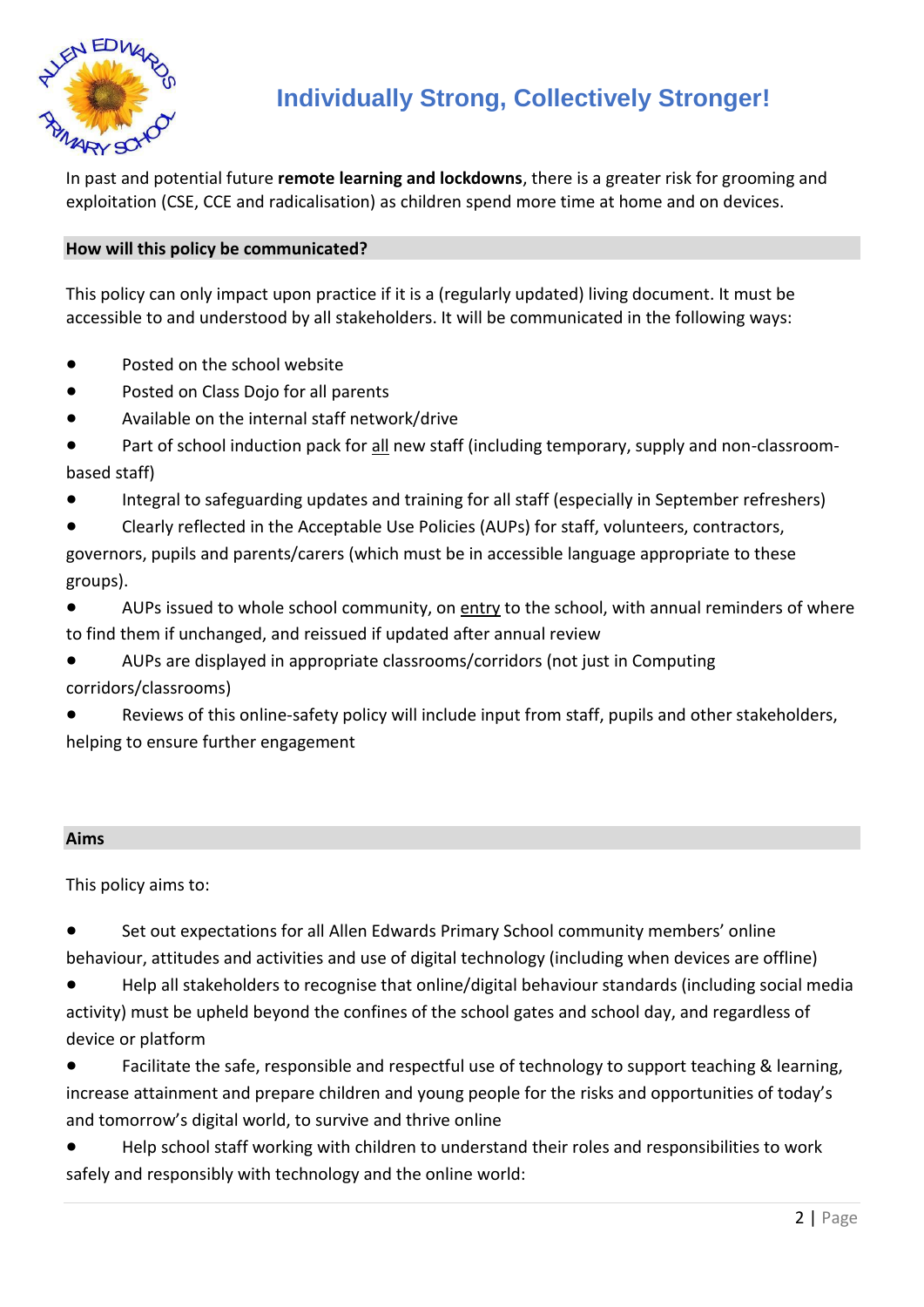

o for the protection and benefit of the children and young people in their care, and

 $\circ$  for their own protection, minimising misplaced or malicious allegations and to better understand their own standards and practice

 $\circ$  for the benefit of the school, supporting the school ethos, aims and objectives, and protecting the reputation of the school and profession

● Establish clear structures by which online misdemeanours will be treated, and procedures to follow where there are doubts or concerns (with reference to other school policies such as Behaviour Policy or Anti-Bullying Policy)

### **Further Help and Support**

Internal school channels should always be followed first for reporting and support, especially in response to incidents, which should be reported in line with your Safeguarding Policy. Where there are safeguarding concerns or evidence of significant harm to a child, the DSL or DDSL will make a referral to the local authority. Where there are allegations against members of staff, the headteacher will handle referrals to the LA designated officer (LADO) unless it involves herself and then the chair of governors will report to the LADO.

Beyond this, **[reporting.lgfl.net](https://reporting.lgfl.net/)** has a list of curated links to external support and helplines for both pupils and staff, including the Professionals' Online-Safety Helpline from the UK Safer Internet Centre and the NSPCC Whistleblowing Helpline, as well as hotlines for hate crime, terrorism and fraud which might be useful to share with parents, and anonymous support for children and young people.

#### **Roles and responsibilities**

This school is a community and all members of staff have a duty of care to the children in our care. They must follow the Code of Conduct Policy and behave respectfully online and offline. All staff must report any concerns or inappropriate behaviour to the DSL straight away.

#### **Headteacher**

#### **Key responsibilities:**

- Support safeguarding leads and technical staff as they review protections for **pupils in the home** and **remote-learning** procedures, rules and safeguards
- Foster a culture of safeguarding where online safety is fully integrated into whole-school safeguarding
- Oversee the activities of the designated safeguarding lead and ensure that the DSL responsibilities listed in the section below are being followed and fully supported
- Ensure that policies and procedures are followed by all staff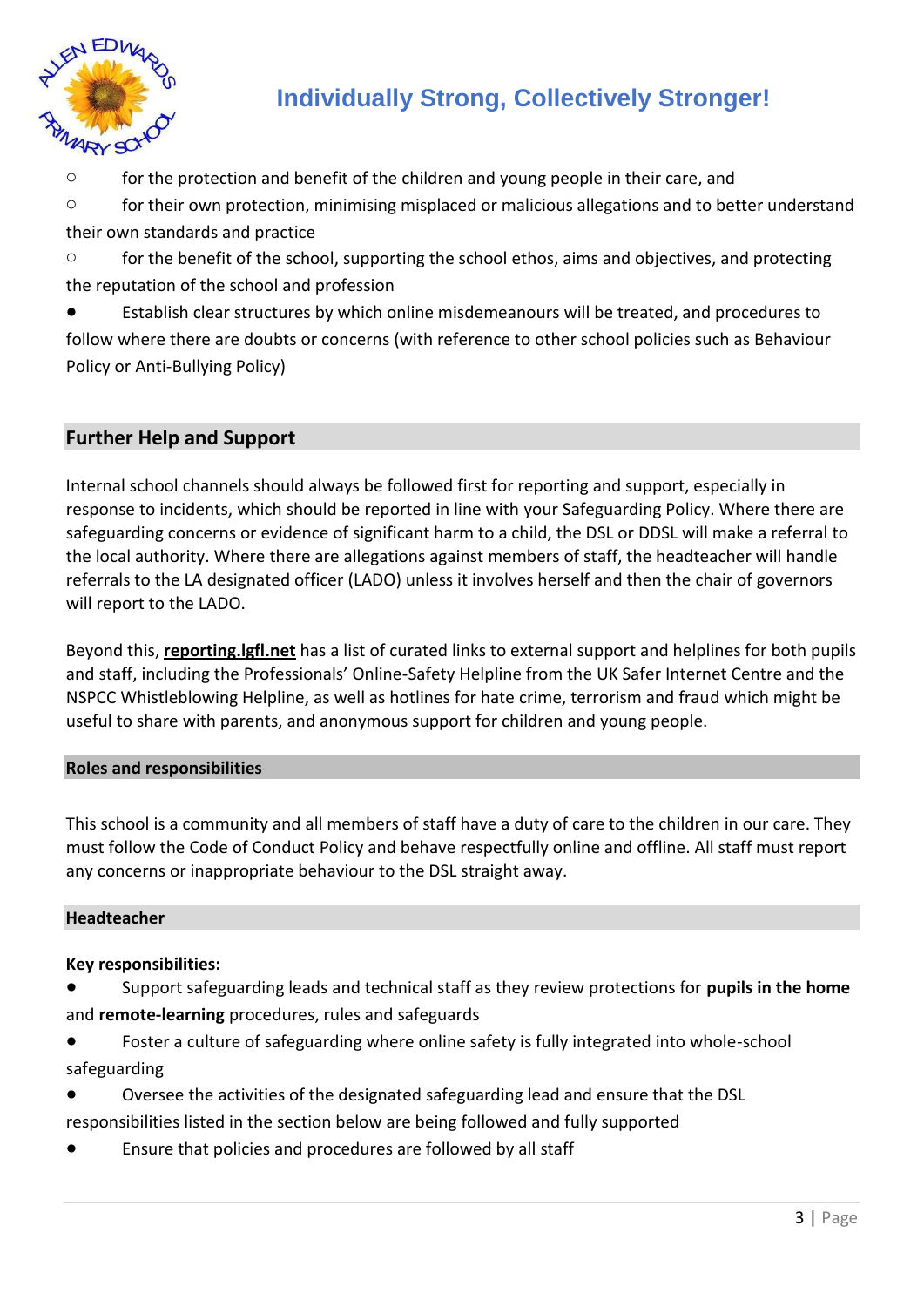

- Undertake training in offline and online safeguarding, in accordance with statutory guidance and relevant Local Safeguarding Partnerships
- Liaise with the designated safeguarding lead on all online-safety issues which might arise and receive regular updates on school issues and broader policy and practice information
- Take overall responsibility for data management and information security ensuring the school's provision follows best practice in information handling; work with the DPO, DSL and governors to ensure a GDPR-compliant framework for storing data, but helping to ensure that child protection is always put first and data-protection processes support careful and legal sharing of information
- Ensure the school implements and makes effective use of appropriate ICT systems and services including school-safe filtering and monitoring, protected email systems and that all technology including cloud systems are implemented according to child-safety first principles
- Be responsible for ensuring that all staff receive suitable training to carry out their safeguarding and online safety roles
- Understand and make all staff aware of procedures to be followed in the event of a serious online safeguarding incident
- Ensure suitable risk assessments are undertaken so the curriculum meets needs of pupils, including risk of children being radicalised
- Ensure that there is a system in place to monitor and support staff (e.g. network manager) who carry out internal technical online-safety procedures
- Ensure governors are regularly updated on the nature and effectiveness of the school's arrangements for online safety
- Ensure the school website meets statutory requirements

### **Designated Safeguarding Lead / Online Safety Lead**

The DSL can delegate certain online safety duties e.g. to the online-safety coordinator, but not the overall responsibility; this assertion and all quotes below are from Keeping Children Safe in Education 2020):

● "The designated safeguarding lead should take **lead responsibility** for safeguarding and child protection [including online safety] … this **lead** responsibility should not be delegated"

- Work with the HT and technical staff to review protections for **pupils in the home** and **remotelearning** procedures, rules and safeguards
- Where the online-safety coordinator is not the named DSL or deputy DSL, ensure there is regular review and open communication between these roles and that the DSL's clear overarching responsibility for online safety is not compromised
- Ensure "An effective approach to online safety [that] empowers a school or college to protect and educate the whole school or college community in their use of technology and establishes mechanisms to identify, intervene in and escalate any incident where appropriate."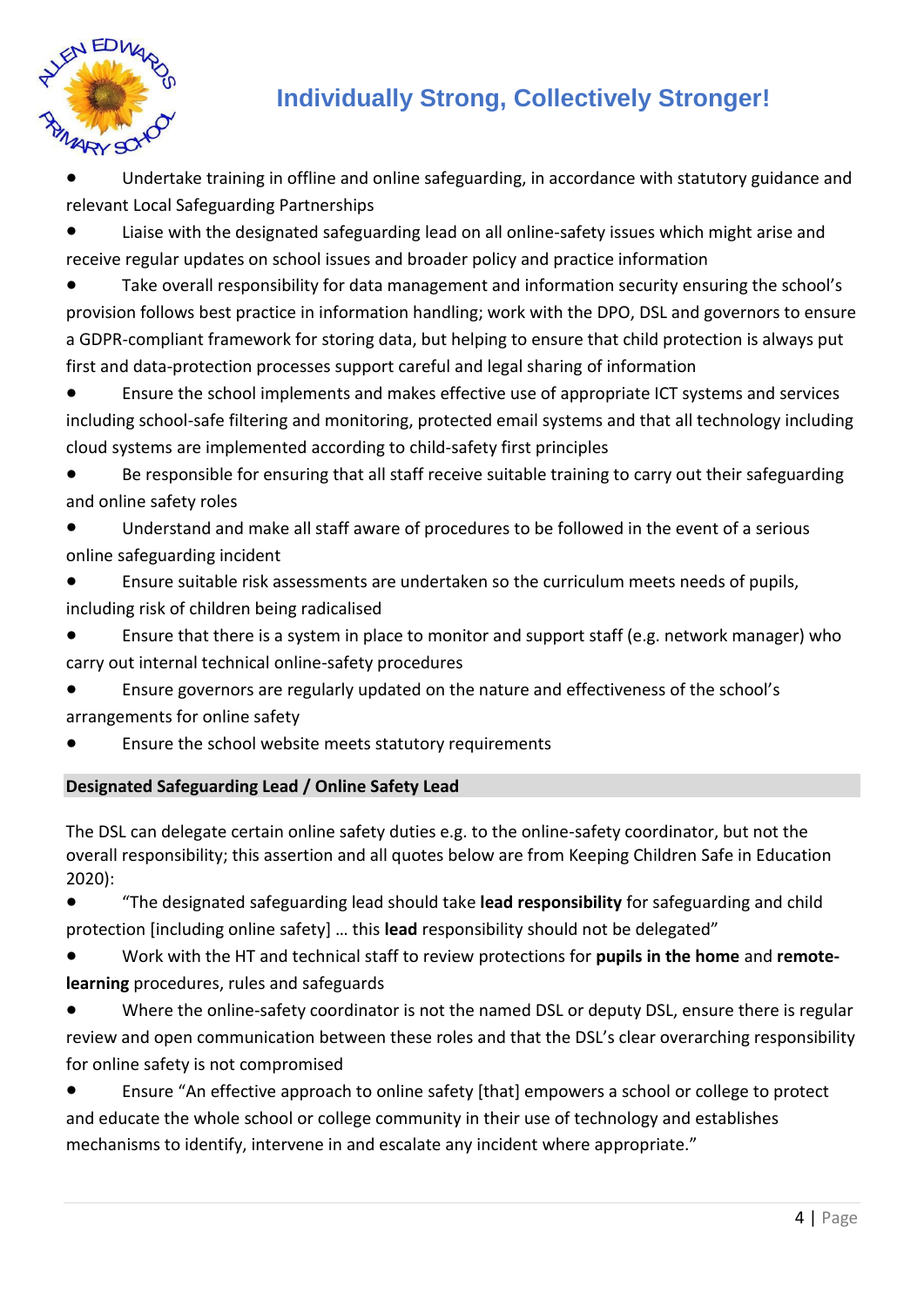

"Liaise with staff (especially pastoral support staff, school nurses, IT Technicians, and SENCOs, or the named person with oversight for SEN in a college and Senior Mental Health Leads) on matters of safety and safeguarding (including online and digital safety) and when deciding whether to make a referral by liaising with relevant agencies."

● Take day-to-day responsibility for online safety issues and be aware of the potential for serious child protection concerns

Remind staff of safeguarding considerations as part of a review of remote learning procedures and technology, including that the same principles of online safety and behaviour apply

Work with the headteacher, Data Protection Officer (DPO) and governors to ensure a GDPRcompliant framework for storing data, but helping to ensure that child protection is always put first and data-protection processes support careful and legal sharing of information

● Stay up to date with the latest trends in online safeguarding and "undertake Prevent awareness training."

Review and update this policy, other online safety documents (e.g. Acceptable Use Policies) and the strategy on which they are based (in harmony with policies for behaviour, safeguarding, Prevent and others) and submit for review to the governors/trustees.

● Receive regular updates in online safety issues and legislation, be aware of local and school trends

Ensure that online safety education is embedded across the curriculum in line with the statutory RSHE guidance (e.g. by use of the updated UKCIS framework 'Education for a Connected World – 2020 edition') and beyond, in wider school life

● Promote an awareness of and commitment to online safety throughout the school community, with a strong focus on parents, who are often appreciative of school support in this area, but also including hard-to-reach parents

Communicate regularly with SLT and the designated safeguarding and online safety governor/committee to discuss current issues, review incident logs and filtering/change control logs and discuss how filtering and monitoring work and have been functioning/helping.

● Ensure all staff are aware of the procedures that need to be followed in the event of an online safety incident, and that these are logged in the same way as any other safeguarding incident.

Ensure adequate provision for staff to flag issues when not in school and for pupils to disclose issues when off site, especially when in isolation/quarantine/lockdown, e.g. a safe, simple, online form on the school home page about 'something that worrying me' that gets mailed securely to the DSL inbox/

● Oversee and discuss 'appropriate filtering and monitoring' with governors and ensure staff are aware

Ensure the 2018 DfE guidance on sexual violence and harassment is followed throughout the school and that staff adopt a zero-tolerance approach to this, as well as to bullying

Facilitate training and advice for all staff, including supply teachers: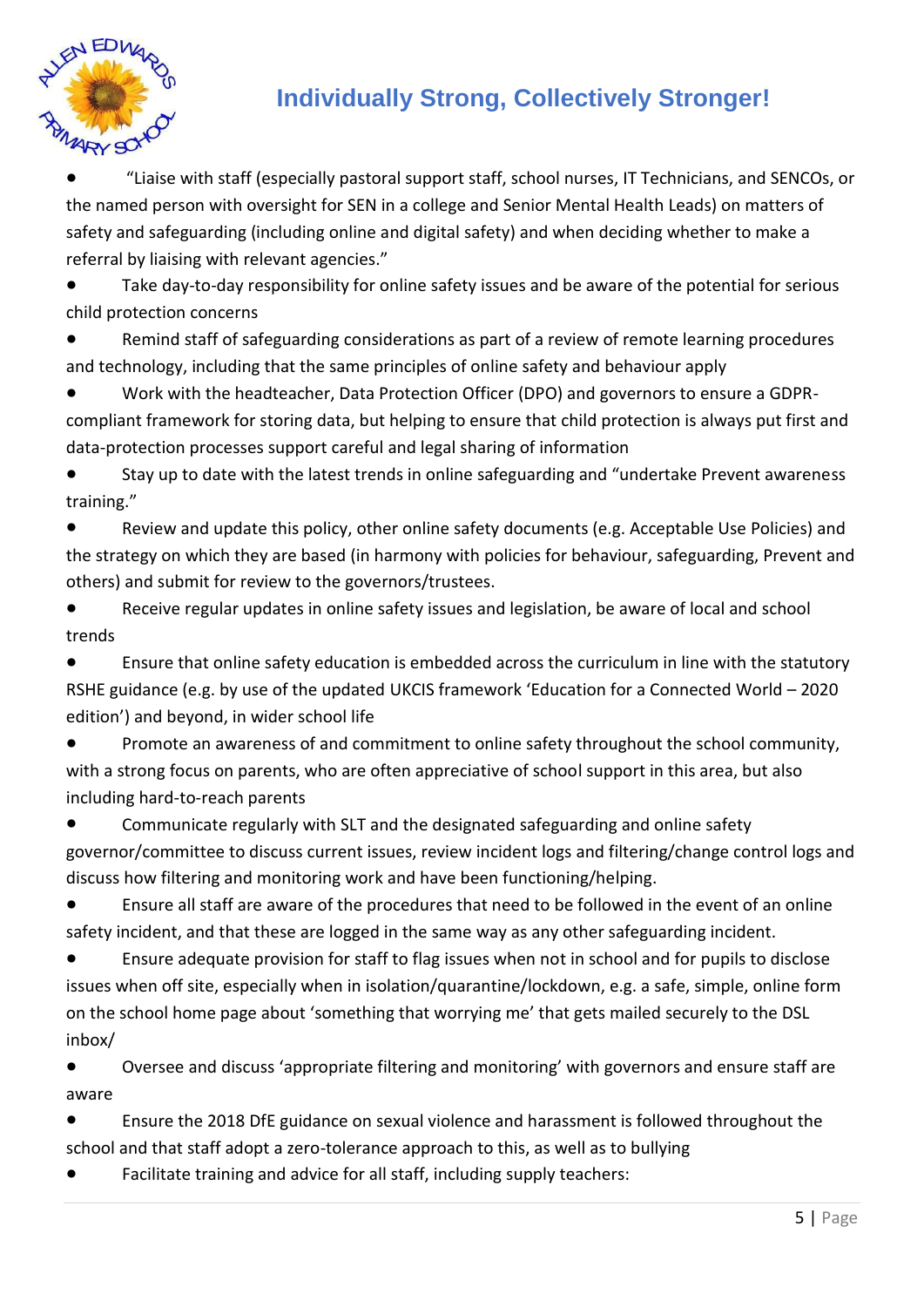

- o all staff must read KCSIE Part 1 and all those working with children Annex A
- $\circ$  it would also be advisable for all staff to be aware of Annex C (online safety)
- $\circ$  cascade knowledge of risks and opportunities throughout the organisation
- o [cpd.lgfl.net](http://cpd.lgfl.net/) has helpful CPD materials including PowerPoints, videos and more
- Pay particular attention to **online tutors** this year, both those engaged by the school as part of

the DfE scheme who can be asked to sign the contractor AUP and those hired by parents.

#### **Governing Body, led by Online Safety / Safeguarding Link Governor – Sue Quirk**

#### **Key responsibilities (quotes are taken from Keeping Children Safe in Education 2020)**

Approve this policy and strategy and subsequently review its effectiveness, e.g. by asking the questions in the helpful document from the UK Council for Child Internet Safety (UKCIS) [Online safety in](https://assets.publishing.service.gov.uk/government/uploads/system/uploads/attachment_data/file/562876/Guidance_for_School_Governors_-_Question_list.pdf)  [schools and colleges: Questions from the Governing Board](https://assets.publishing.service.gov.uk/government/uploads/system/uploads/attachment_data/file/562876/Guidance_for_School_Governors_-_Question_list.pdf)

Ask about how the school has reviewed protections for **pupils in the home** (including when with online tutors) and **remote-learning** procedures, rules and safeguards [coronavirus.lgfl.net/safeguarding](https://coronavirus.lgfl.net/safeguarding)

● "Ensure an appropriate **senior member** of staff, from the school **leadership team**, is appointed to the role of DSL [with] **lead responsibility** for safeguarding and child protection (including online safety) [with] the appropriate status and authority [and] time, funding, training, resources and support…"

Support the school in encouraging parents and the wider community to become engaged in online safety activities

- Have regular strategic reviews with the online-safety co-ordinator / DSL and incorporate online safety into standing discussions of safeguarding at governor meetings
- Where the online-safety coordinator is not the named DSL or deputy DSL, ensure that there is regular review and open communication between these roles and that the DSL's clear overarching responsibility for online safety is not compromised

Work with the DPO, DSL and headteacher to ensure a GDPR-compliant framework for storing data, but helping to ensure that child protection is always put first and data-protection processes support careful and legal sharing of information

Check all school staff have read Part 1 of KCSIE; SLT and all working directly with children have read Annex A; check that Annex C on Online Safety reflects practice in your school

"Ensure that all staff undergo safeguarding and child protection training (including online safety) at induction. The training should be regularly updated in line with advice from the local three safeguarding partners integrated, aligned and considered as part of the overarching safeguarding approach."

● "Ensure appropriate filters and appropriate monitoring systems are in place [but…] be careful that 'overblocking' does not lead to unreasonable restrictions as to what children can be taught with regard to online teaching and safeguarding". LGfL's appropriate filtering submission is [here](https://www.saferinternet.org.uk/advice-centre/teachers-and-school-staff/appropriate-filtering-and-monitoring/provider-responses)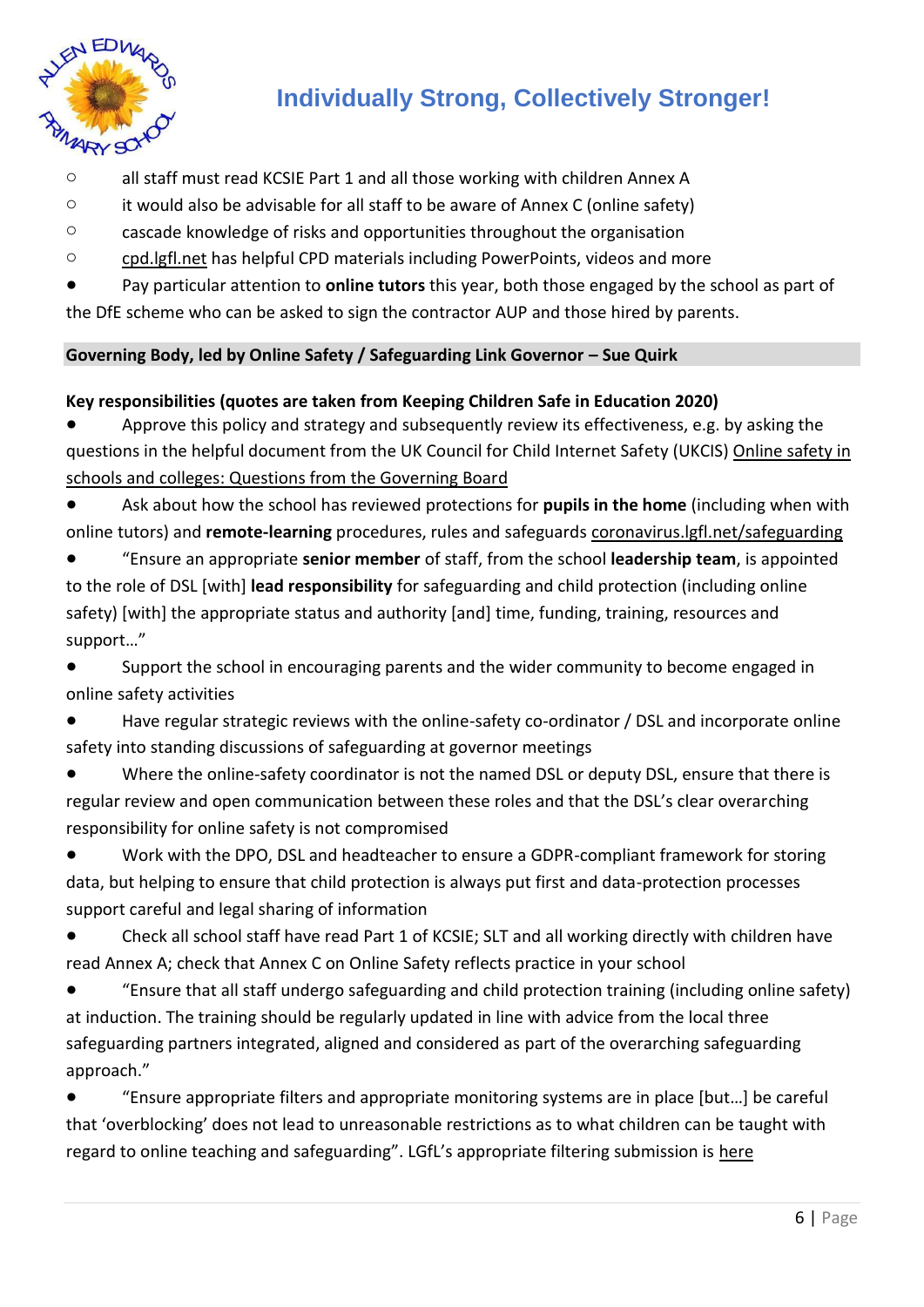

"Ensure that children are taught about safeguarding, including online safety as part of providing a broad and balanced curriculum. Consider a whole school approach to online safety [with] a clear policy on the use of mobile technology."

### **All staff**

**Key responsibilities:**

● In 2020 pay particular attention to safeguarding provisions for **home-learning** and **remoteteaching technologies** [coronavirus.lgfl.net/safeguarding](https://coronavirus.lgfl.net/safeguarding) further details in the staff AUP.

Recognise that RSHE will be introduced in this academic year and that it is a whole-school subject requiring the support of all staff; online safety has become core to this new subject

● Understand that online safety is a core part of safeguarding; as such it is part of everyone's job – never think that someone else will pick it up

Know who the Designated Safeguarding Lead (DSL) and Online Safety Lead (OSL) are.

Read Part 1, Annex A and Annex C of Keeping Children Safe in Education (whilst Part 1 is statutory for all staff, Annex A for SLT and those working directly with children, it is good practice for all staff to read all three sections).

Read and follow this policy in conjunction with the school's main safeguarding policy

● Record online-safety incidents in the same way as any safeguarding incident and report in accordance with school procedures.

● Understand that safeguarding is often referred to as a jigsaw puzzle – you may have discovered the missing piece so do not keep anything to yourself

Sign and follow the staff acceptable use policy and code of conduct/handbook

Notify the DSL/OSL if policy does not reflect practice in your school and follow escalation procedures if concerns are not promptly acted upon

Identify opportunities to thread online safety through all school activities, both outside the classroom and within the curriculum, supporting curriculum/stage/subject leads, and making the most of unexpected learning opportunities as they arise (which have a unique value for pupils)

● Whenever overseeing the use of technology in school or for homework or remote teaching, encourage and talk about appropriate behaviour and how to get help and consider potential risks and the age-appropriateness of websites

● When supporting pupils remotely, be mindful of additional safeguarding considerations – refer to the **[20 Safeguarding Principles for Remote Lessons](https://static.lgfl.net/LgflNet/downloads/digisafe/Safe-Lessons-by-Video-and-Livestream.pdf)** infographic which applies to all online learning

To carefully supervise and guide pupils when engaged in learning activities involving online technology (including, extra-curricular and extended school activities if relevant), supporting them with search skills, critical thinking (e.g. fake news), age appropriate materials and signposting, and legal issues such as copyright and data law.

Be aware of security best-practice at all times, including password hygiene and phishing strategies.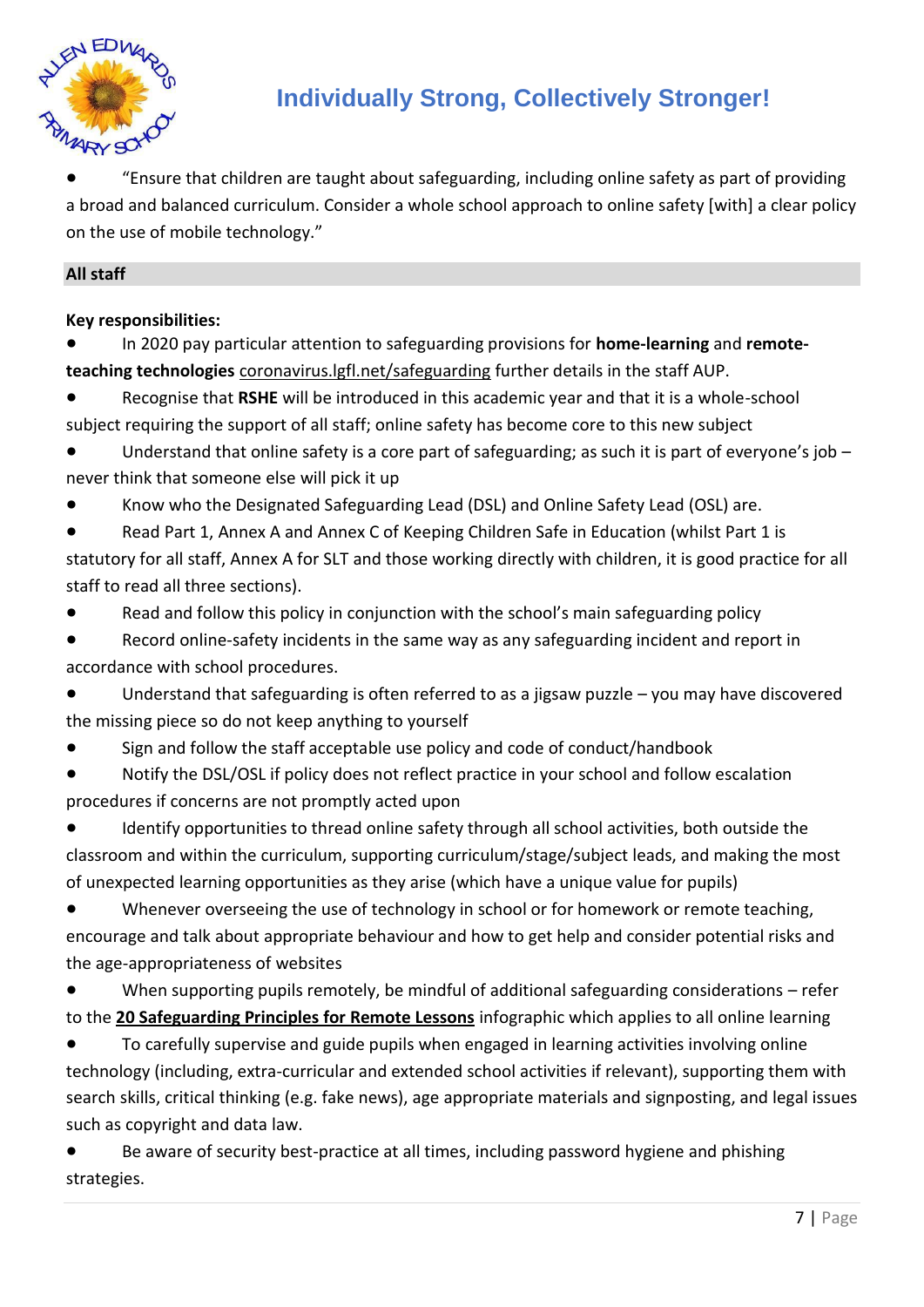

Prepare and check all online source and resources before using within the classroom

Encourage pupils/students to follow their acceptable use policy, remind them about it and enforce school sanctions

- Notify the DSL/OSL of new trends and issues before they become a problem
- Take a zero-tolerance approach to bullying and low-level sexual harassment (your DSL will disseminate relevant information from the new DfE document on this)
- Be aware that you are often most likely to see or overhear online-safety issues (particularly relating to bullying and sexual harassment and violence) in the playground, corridors, toilets and other communal areas outside the classroom – let the DSL/OSL know

● Model safe, responsible and professional behaviours in their own use of technology. This includes outside the school hours and site, and on social media, in all aspects upholding the reputation of the school and of the professional reputation of all staff.

#### **Subject leaders**

#### **Key responsibilities:**

As listed in the 'all staff' section, plus:

Embed consent, mental wellbeing, healthy relationships and staying safe online into the PSHE / Relationships education, relationships and sex education (RSE) and health education curriculum. "This will include being taught what positive, healthy and respectful online relationships look like, the effects of their online actions on others and knowing how to recognise and display respectful behaviour online. Throughout these subjects, teachers will address online safety and appropriate behaviour in an age appropriate way that is relevant to their pupils' lives."

● This will complement the computing curriculum, which covers the principles of online safety at all key stages, with progression in the content to reflect the different and escalating risks that pupils face. This includes how to use technology safely, responsibly, respectfully and securely, and where to go for help and support when they have concerns about content or contact on the internet or other online technologies.

- Work closely with the DSL/OSL and all other staff to ensure an understanding of the issues, approaches and messaging within PSHE / RSHE.
- Note that an RSHE policy should now be included on the school website.
- Work closely with the Computing lead to avoid overlap but ensure a complementary wholeschool approach, and with all other lead staff to embed the same whole-school approach
- Collaborate with technical staff and others responsible for ICT use in school to ensure a common and consistent approach, in line with acceptable-use agreements

#### **Network Manager/technician – [ Peter Gray ]**

#### **Key responsibilities:**

As listed in the 'all staff' section, plus: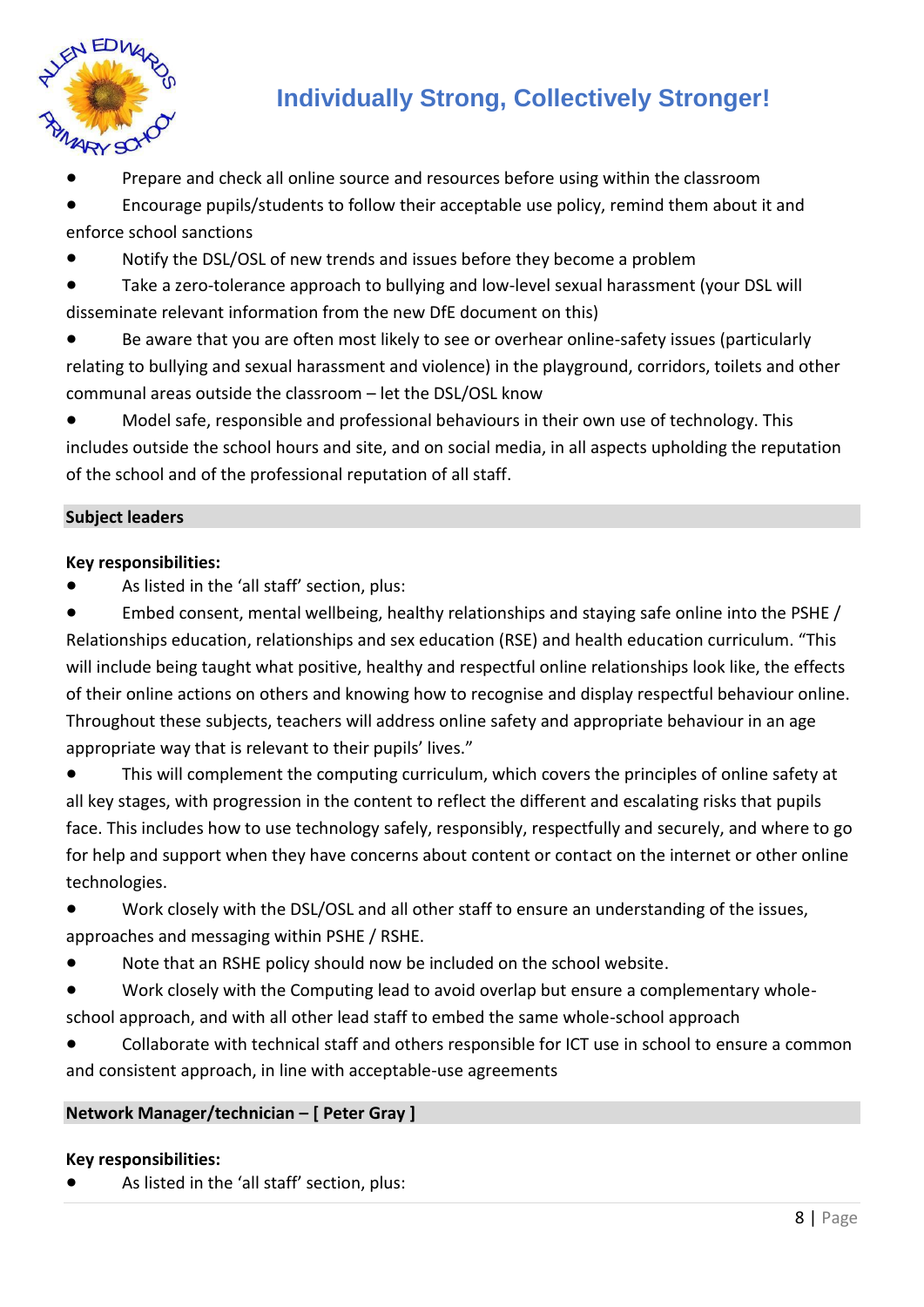

- Support the HT and DSL team as they review protections for **pupils in the home** and **remotelearning** procedures, rules and safeguards
- Keep up to date with the school's online safety policy and technical information in order to effectively carry out their online safety role and to inform and update others as relevant
- Meet the RSHE lead to see how the online-safety curriculum delivered through this new subject can complement the school IT system and vice versa, and ensure no conflicts between educational messages and practice.
- Work closely with the designated safeguarding lead / online safety lead / data protection officer / LGfL nominated contact to ensure that school systems and networks reflect school policy
- Ensure the above stakeholders understand the consequences of existing services and of any changes to these systems
- Support and advise on the implementation of 'appropriate filtering and monitoring' as decided by the DSL and senior leadership team
- Maintain up-to-date documentation of the school's online security and technical procedures
- To report online-safety related issues that come to their attention in line with school policy
- Manage the school's systems, networks and devices, according to a strict password policy, with systems in place for detection of misuse and malicious attack, with adequate protection, encryption and backup for data, including disaster recovery plans, and auditable access controls
- Monitor the use of school technology, online platforms and social media presence and that any misuse/attempted misuse is identified and reported in line with school policy
- Work with the Headteacher to ensure the school website meets statutory DfE requirements

### **Data Protection Officer (DPO) – Sadjida Bocus**

### **Key responsibilities:**

Be aware that of references to the relationship between data protection and safeguarding in key Department for Education documents 'Keeping Children Safe in Education' and 'Data protection: a toolkit for schools' (August 2018), especially this quote from the latter document:

● "GDPR does not prevent, or limit, the sharing of information for the purposes of keeping children safe. Lawful and secure information sharing between schools, Children's Social Care, and other local agencies, is essential for keeping children safe and ensuring they get the support they need. **The Data Protection Act 2018 introduced 'safeguarding' as a reason to be able to process sensitive, personal information, even without consent** (DPA, Part 2,18; Schedule 8, 4) When Designated Safeguarding Leads in schools are considering whether, or not, to share safeguarding information (especially with other agencies) it is considered best practice for them to record who they are sharing that information with and for what reason. If they have taken a decision not to seek consent from the data subject and/or parent/carer that should also be recorded within the safeguarding file. All relevant information can be shared without consent if to gain consent would place a child at risk. Fears about sharing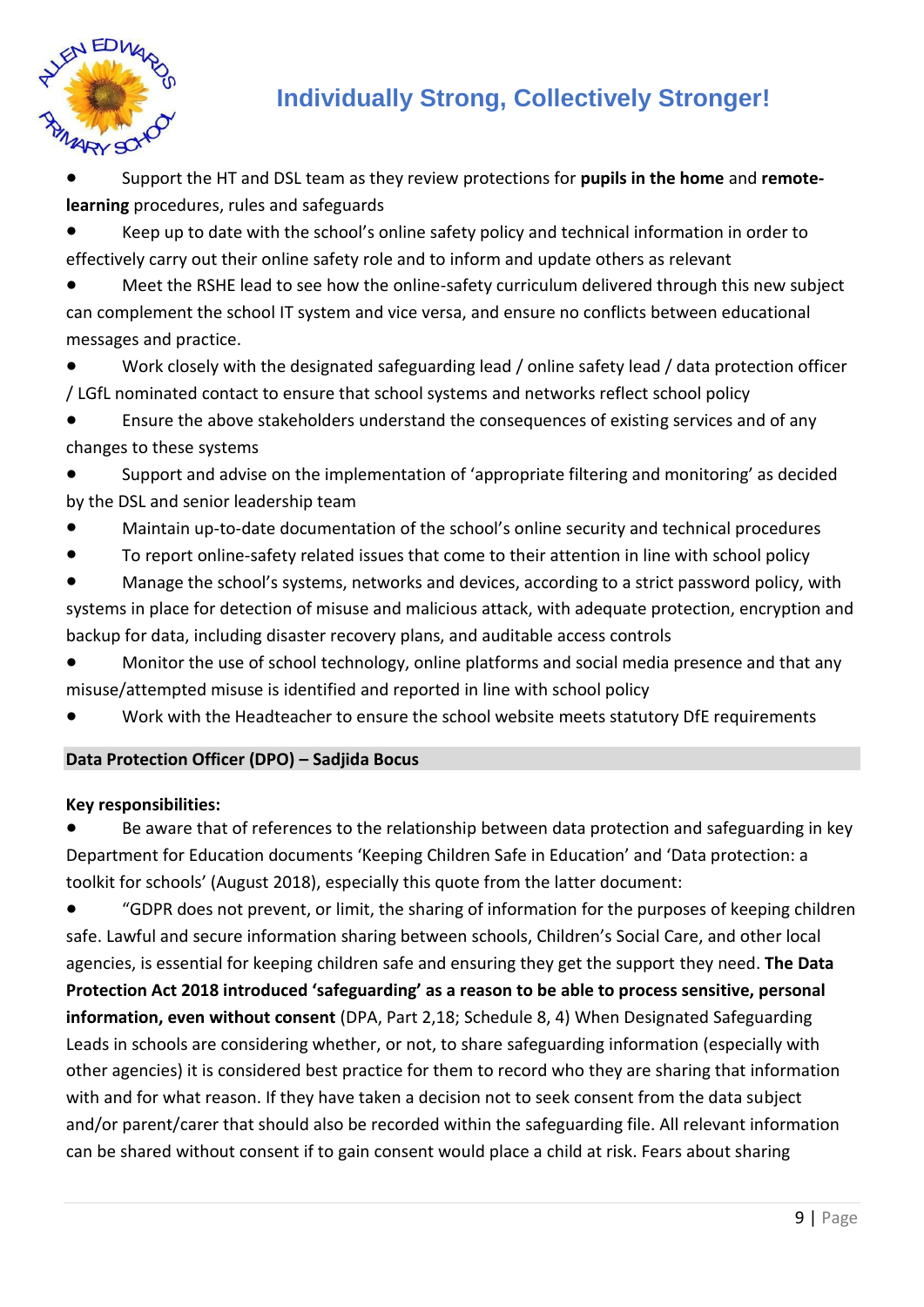

information **must not be allowed** to stand in the way of promoting the welfare and protecting the safety of children."

The same document states that the retention schedule for safeguarding records may be required to be set as 'Very long term need (until pupil is aged 25 or older)'. However, some local authorities require record retention until 25 for all pupil records.

● Work with the DSL, headteacher and governors to ensure frameworks are in place for the protection of data and of safeguarding information sharing as outlined above.

● Ensure that all access to safeguarding data is limited as appropriate, and also monitored and audited

#### **Pupils**

#### **Key responsibilities:**

Read, understand, sign and adhere to the student/pupil acceptable use policy and review this annually

● Treat **home learning during any isolation/quarantine or bubble/school lockdown** in the same way as regular learning in school and behave as if a teacher or parent were watching the screen

● Avoid any private communication or use of personal logins/systems to communicate with or arrange meetings with school staff or tutors unless using the agreed school platform.

- Understand the importance of reporting abuse, misuse or access to inappropriate materials, including any concerns about a member of school staff or supply teacher or online tutor
- Know what action to take if they or someone they know feels worried or vulnerable when using online technology, at school, home or anywhere else.
- To understand the importance of adopting safe and responsible behaviours and good online safety practice when using digital technologies outside of school and realise that the school's acceptable use policies cover actions out of school, including on social media

● Remember the rules on the misuse of school technology – devices and logins used at home should be used just like if they were in full view of a teacher.

Understand the benefits/opportunities and risks/dangers of the online world and know who to talk to at school or outside school if there are problems

### **Parents/carers**

**Key responsibilities:**

Read, sign and promote the school's parental acceptable use policy (AUP) and read the pupil AUP and encourage their children to follow it

Consult with the school if they have any concerns about their children's and others' use of technology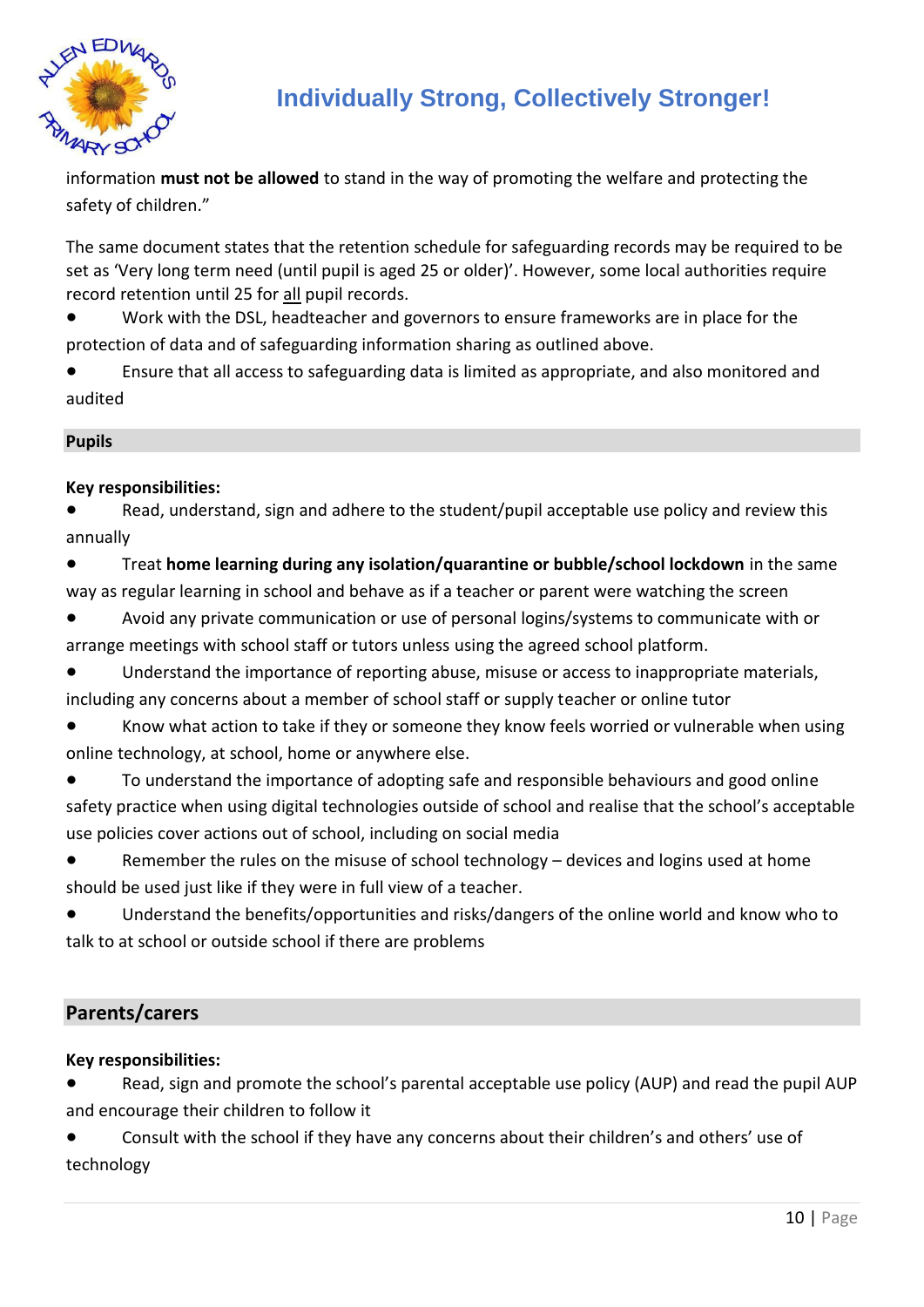

Promote positive online safety and model safe, responsible and positive behaviours in their own use of technology, including on social media: not sharing other's images or details without permission and refraining from posting negative, threatening or violent comments about others, including the school staff, volunteers, governors, contractors, pupils or other parents/carers.

● Encourage children to engage fully in home-learning during any period of isolation/quarantine or bubble/school closure and flag any concerns

● Support the child during remote learning to avoid video calls in a bedroom if possible and if not, to ensure the child is fully dressed and not in bed, with the camera pointing away from beds/bedding/personal information etc. and the background blurred or changes where possible.

● If organising private online tuition, remain in the room if possible, ensure the child knows tutors should not arrange new sessions directly with the child or attempt to communicate privately.

#### **External Groups**

#### **Key responsibilities:**

- Any external individual/organisation will sign an acceptable use policy prior to using technology or the internet within school
- Support the school in promoting online safety and data protection
- Model safe, responsible, respectful and positive behaviours in their own use of technology, including on social media: not sharing other's images or details without permission and refraining from posting negative, threatening or violent comments about others, including the school staff, volunteers,

governors, contractors, pupils or other parents/carers

#### **Education and curriculum**

The following subjects have the clearest online safety links:

- Relationships education, relationships and sex education (RSE) and health (also known as RSHE or PSHE)
- **Computing**
- Citizenship

However, as stated in the role descriptors above, it is the role of all staff to identify opportunities to thread online safety through all school activities, both outside the classroom and within the curriculum, supporting curriculum/stage/subject leads, and making the most of unexpected learning opportunities as they arise (which have a unique value for pupils).

Whenever overseeing the use of technology (devices, the internet, new technology such as augmented reality, etc) in school or setting as homework tasks, all staff should encourage sensible use, monitor what pupils/students are doing and consider potential dangers and the age appropriateness of websites (ask your DSL what appropriate filtering and monitoring policies are in place).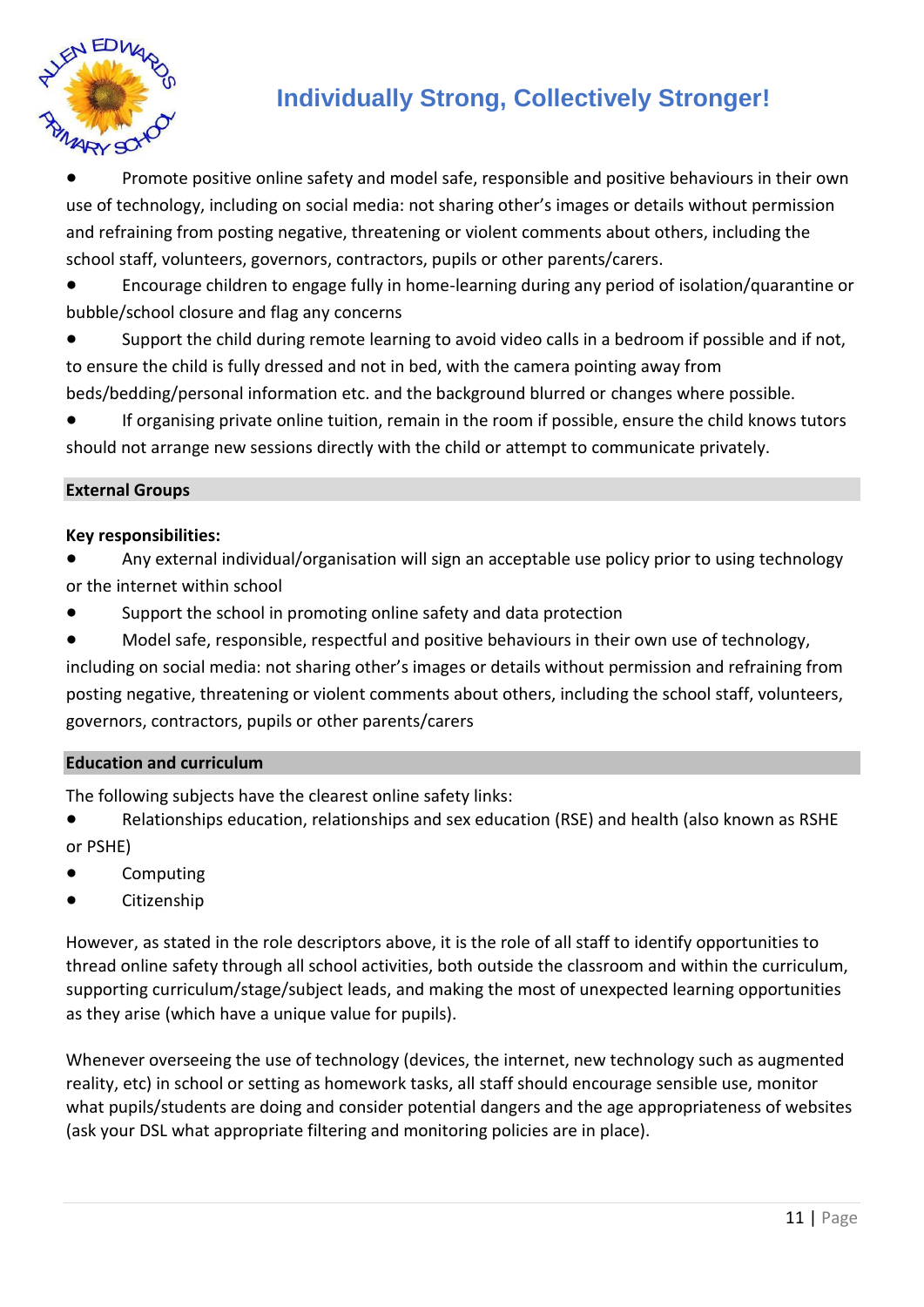

Equally, all staff should carefully supervise and guide pupils when engaged in learning activities involving online technology (including, extra-curricular and extended school activities if relevant), supporting them with search skills, critical thinking (e.g. fake news), age appropriate materials and signposting, and legal issues such as copyright and data law. [saferesources.lgfl.net](https://saferesources.lgfl.net/) has regularly updated theme-based resources, materials and signposting for teachers and parents.

#### **Handling online-safety concerns and incidents**

It is vital that all staff recognise that online-safety is a part of safeguarding (as well as being a curriculum strand of Computing, PSHE/RSHE and Citizenship). All concerns must be taken straight to the DSL.

School procedures for dealing with online-safety will be mostly detailed in the following policies (primarily in the first key document):

- Safeguarding and Child Protection Policy
- Anti-Bullying Policy
- Behaviour Policy
- Acceptable Use Policies
- Prevent Policy
- Data Protection Policy, agreements and other documentation

This school commits to take all reasonable precautions to ensure online safety, but recognises that incidents will occur both inside school and outside school and that those from outside school will continue to impact on pupils when they come into school. All online safety concerns must be recorded on CPOMS and reported to the DSL or DDSL.

Any concern/allegation about staff misuse is always referred directly to the Headteacher, unless the concern is about the Headteacher in which case the compliant is referred to the Chair of Governors and the LADO (Local Authority's Designated Officer). Staff may also use the NSPCC Whistleblowing Helpline.

The school will actively seek support from other agencies as needed (i.e. the local authority, LGfL, UK Safer Internet Centre's Professionals' Online Safety Helpline, NCA CEOP, Prevent Officer, Police, IWF). We will inform parents/carers of online-safety incidents involving their children and the Police where staff or pupils engage in or are subject to behaviour which we consider is particularly disturbing or breaks the law.

#### **Bullying**

Online bullying should be treated like any other form of bullying and the school bullying policy should be followed for online bullying, which may also be referred to as cyberbullying, including issues arising from 'banter'.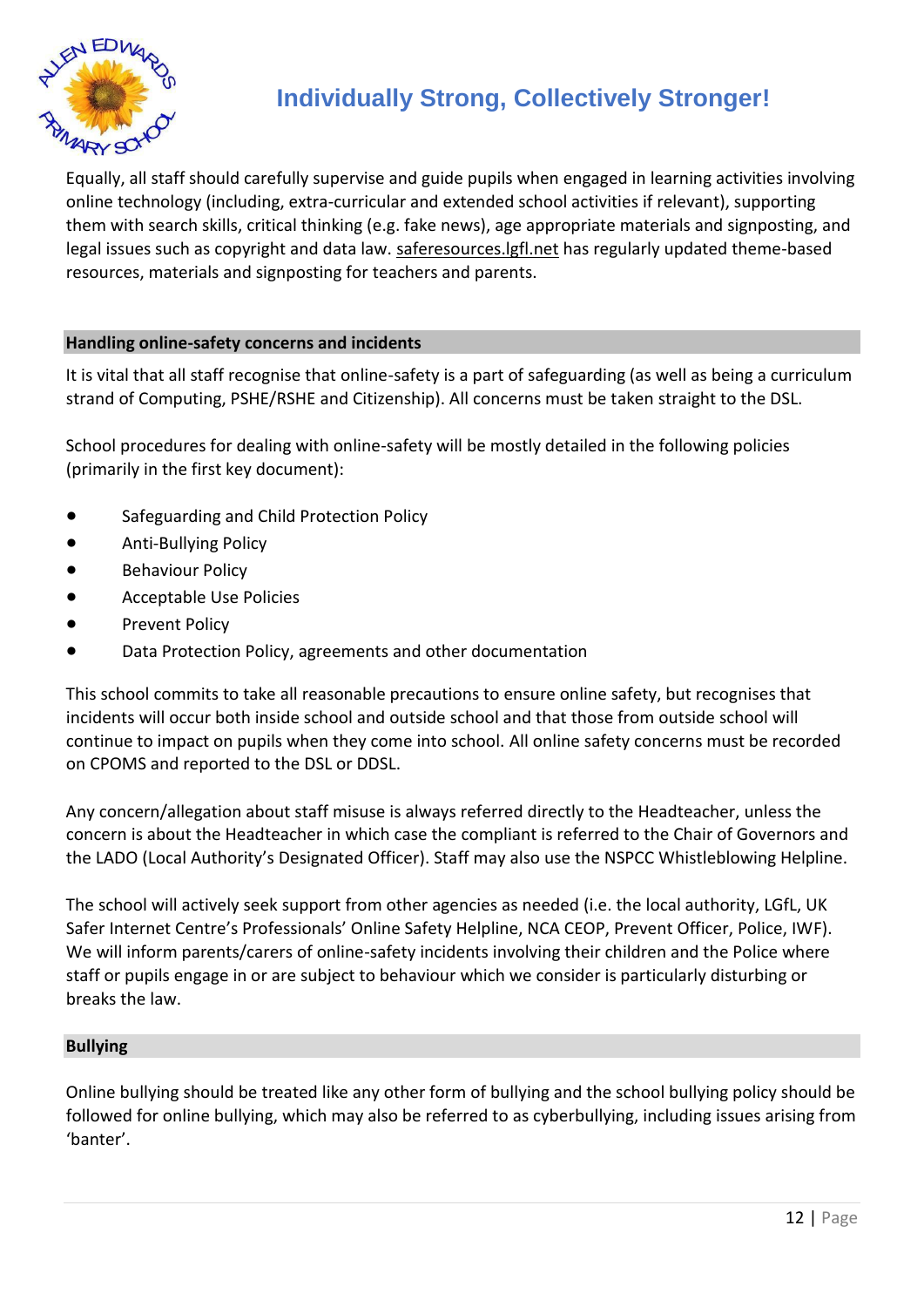

#### **Sexual violence and harassment**

DfE guidance on sexual violence and harassment is referenced in Keeping Children Safe in Education and also a document in its own right. It would be useful for all staff to be aware of this guidance: paragraphs 45-49 cover the immediate response to a report and confidentiality which is highly relevant for all staff; the case studies section provides a helpful overview of some of the issues which may arise.

Any incident of sexual harassment or violence (online or offline) should be reported to the DSL who will follow the full guidance. Staff should work to foster a zero-tolerance culture. The guidance stresses that schools must take all forms of sexual violence and harassment seriously, explaining how it exists on a continuum and that behaviours incorrectly viewed as 'low level' are treated seriously and not allowed to perpetuate. The document makes specific reference to behaviours such as bra-strap flicking and the careless use of language.

#### **Misuse of school technology (devices, systems, networks or platforms)**

Clear and well communicated rules and procedures are essential to govern pupil and adult use of school networks, connections, internet connectivity and devices, cloud platforms and social media (both when on school site and outside of school).

These are defined in the relevant Acceptable Use Policy as well as in this document, for example in the sections relating to the professional and personal use of school platforms/networks/clouds, devices and other technology, as well as to BYOD (bring your own device) policy.

Where pupils breach these rules, the school behaviour policy will be applied; where staff breach these rules, action will be taken as outlined in the staff code of conduct/handbook.

Clear expectations for online use will be outlined to all children on their return to school and reiterated at the start of computing lesson. With regard to Covid-19, pupils will be informed that **the same applies for any home learning** that may take place in future periods of closure/quarantine etc.

Further to these steps, the school reserves the right to withdraw – temporarily or permanently – any or all access to such technology, or the right to bring devices onto school property.

#### **Appropriate filtering and monitoring**

Keeping Children Safe in Education obliges schools to "ensure appropriate filters and appropriate monitoring systems are in place [and] not be able to access harmful or inappropriate material [but at the same time] be careful that "over blocking" does not lead to unreasonable restrictions as to what children can be taught with regards to online teaching and safeguarding."

At this school, the internet connection is provided by LGfL. This means we have a dedicated and secure, school safe connection that is protected with firewalls and multiple layers of security, including a web filtering system called WebScreen 3, which is made specifically to protect children in schools.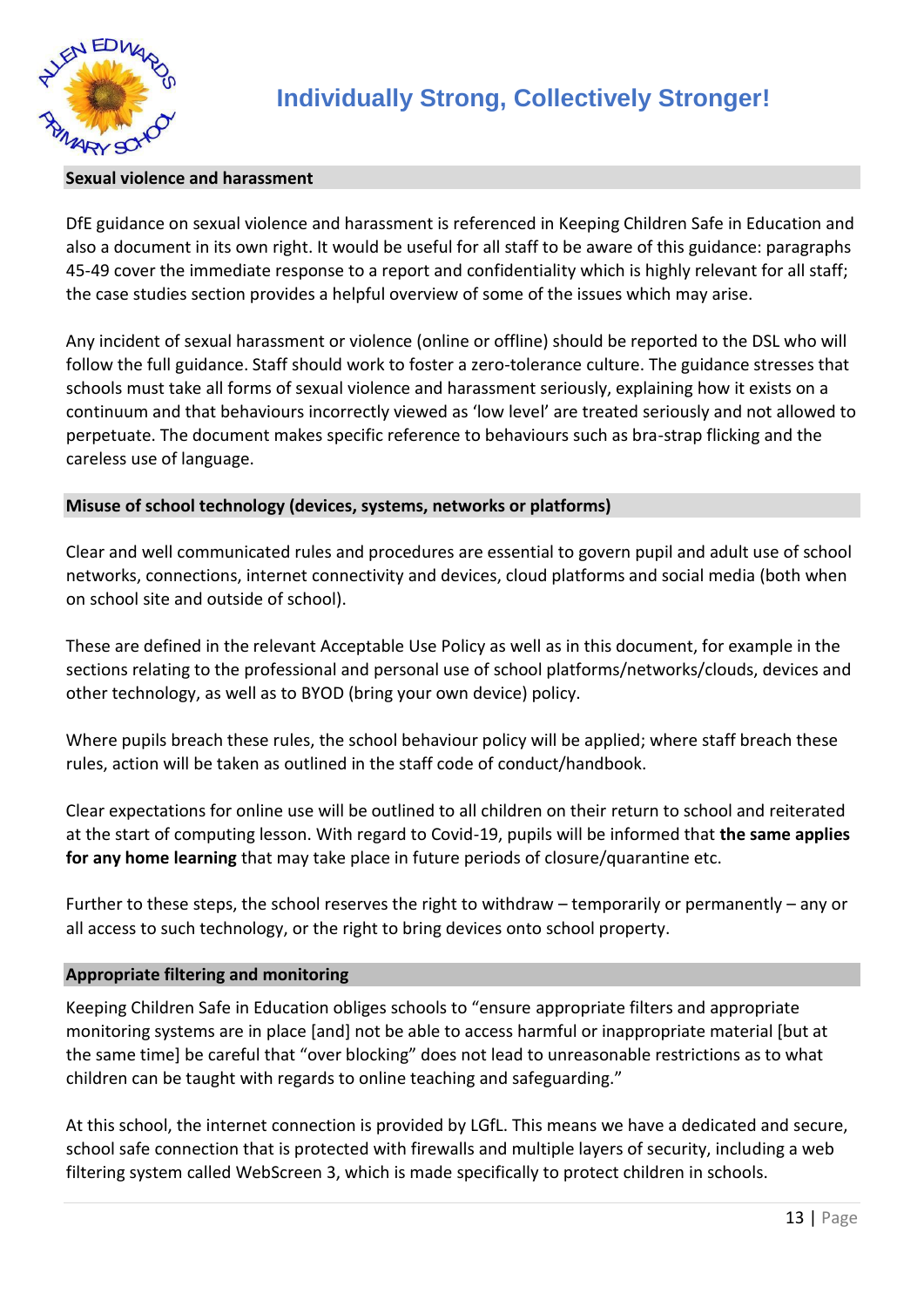

There are three types of appropriate monitoring identified by the Safer Internet Centre. These are:

- 1. Physical monitoring (adult supervision in the classroom, at all times)
- 2. Internet and web access
- 3. Active/Pro-active technology monitoring services

When pupils log into any school system on a personal device, activity may also be monitored here. For example, if using G Suite for example and applying a filtering extension, this will apply when logging into a home Chromebook but also when logging into a Chrome profile on a Windows laptop.

#### **Communication**

Staff at this school use the StaffMail system for all school emails

Both these systems are linked to the USO authentication system and are fully auditable, trackable and managed by LGfL on behalf of the school. This is for the mutual protection and privacy of all staff, pupils and parents, as well as to support data protection. General principles for email use are as follows:

● Email and Class Dojo is a means of electronic communication to be used between staff and parents (in both directions). Use of different platforms must be approved in advance by the dataprotection officer / headteacher in advance.

G Suite, Class Dojo and J2launch is a means of electronic communication to be used between staff and pupils (in both directions). Use of different platforms must be approved in advance by the data-protection officer / headteacher in advance.

● Communication may only be sent using the systems above. There should be no circumstances where a private email is used; if this happens by mistake, the DSL/Headteacher/DPO (the particular circumstances of the incident will determine whose remit this is) should be informed immediately.

● Staff or pupil personal data should never be sent/shared/stored on any of the above platforms.

Appropriate behaviour is expected at all times, and the system should not be used to send inappropriate materials or language which is or could be construed as bullying, aggressive, rude, insulting, illegal or otherwise inappropriate, or which (for staff) might bring the school into disrepute or compromise the professionalism of staff.

● Pupils and staff are NOT allowed to use the communication system for personal use and should be aware that all use is monitored, their communication may be read and the same rules of appropriate behaviour apply at all times. Communication using inappropriate language, images, malware or to adult sites may be blocked and not arrive at their intended destination.

#### **School website**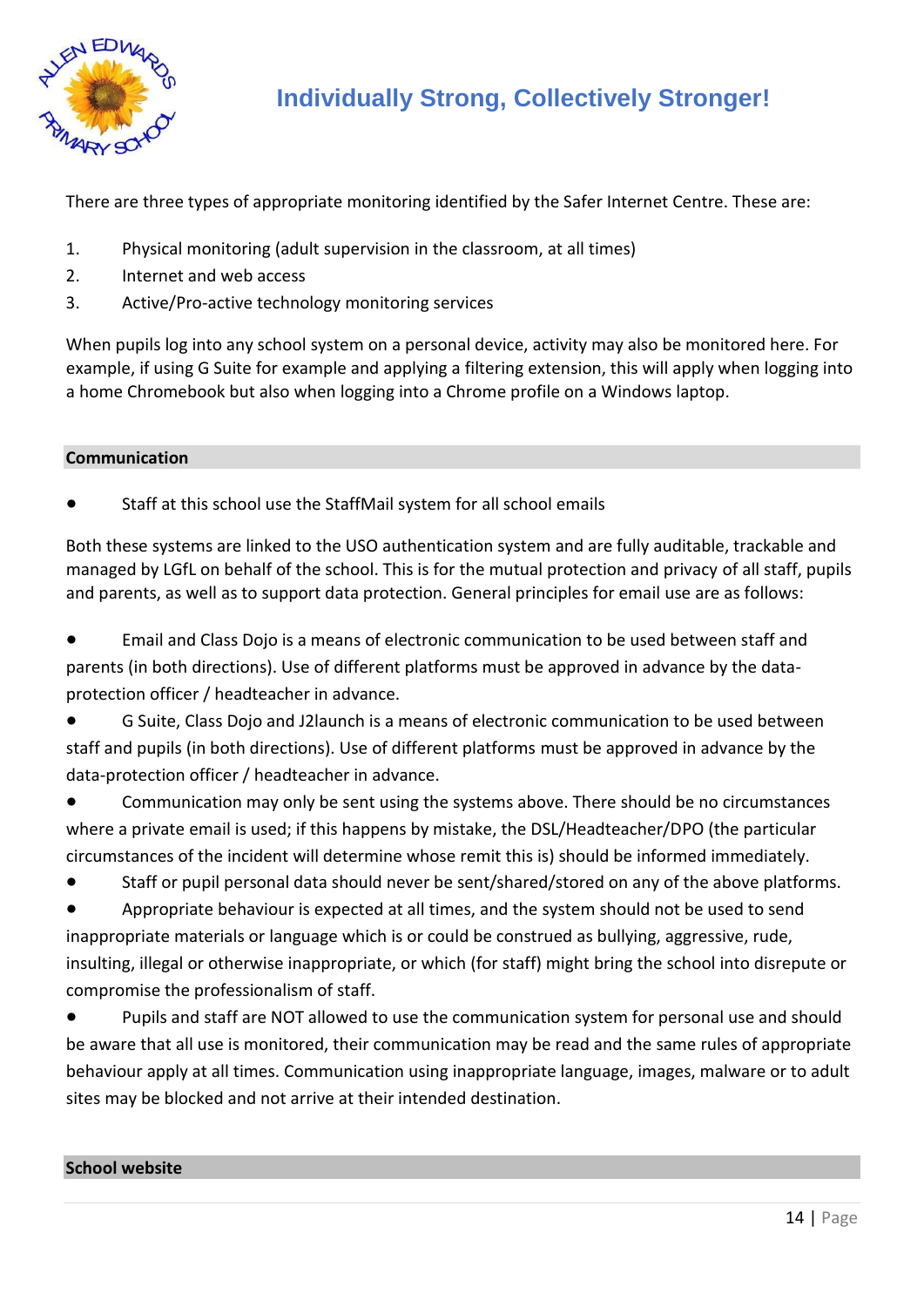

The school website is a key public-facing information portal for the school community (both existing and prospective stakeholders) with a key reputational value. Where other staff submit information for the website, they are asked to remember:

● School have the same duty as any person or organisation to respect and uphold copyright law – schools have been fined thousands of pounds for copyright breaches. Sources must always be credited and material only used with permission. There are many open-access libraries of high-quality publicdomain images that can be used. Pupils and staff at LGfL schools also have access to licences for music, sound effects, art collection images and other at curriculum.lgfl.net

Where pupil work, images or videos are published on the website, their identities are protected and full names are not published (remember also not to save images with a filename that includes a pupil's full name).

#### **Cloud platforms**

The following principles apply:

The DPO approves new cloud systems, what may or may not be stored in them and by whom. Regular training ensures all staff understand sharing functionality and this is audited to ensure that pupil data is not shared by mistake. Open access or widely shared folders are clearly marked as such

- Pupils and staff are only given access and/or sharing rights when they can demonstrate an understanding of what data may be stored and how it can be seen
- Two-factor authentication is used for access to staff or pupil data
- Pupil images/videos are only made public with parental permission
- Only school-approved platforms are used by students or staff to store pupil work
- All stakeholders understand the difference between consumer and education products (e.g. a

private Gmail account or Google Drive and those belonging to a managed educational domain)

#### **Digital images and video**

When a pupil/student joins the school, parents/carers are asked if they give consent for their child's image to be captured in photographs or videos, for what purpose (beyond internal assessment, which does not require express consent) and for how long. Parents answer as follows:

- For displays around the school
- For the newsletter
- For use in paper-based school marketing
- For online prospectus or websites
- For a specific high profile image for display or publication
- For social media

Whenever a photo or video is taken/made, the member of staff taking it will check the latest database before using it for any purpose.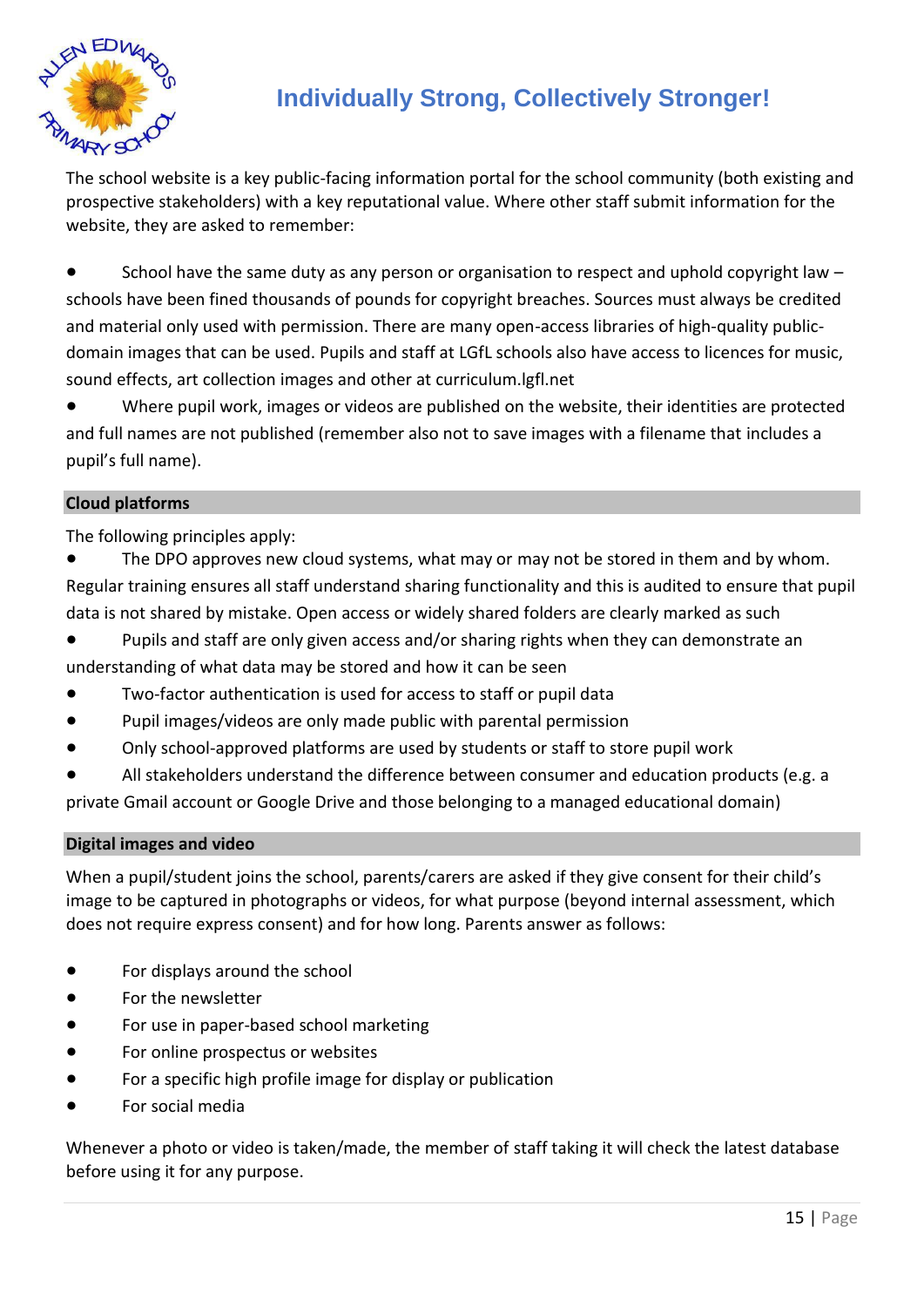

Any pupils shown in public facing materials are never identified by name if there is an image of them (and photo file names/tags do not include full names to avoid accidentally sharing them).

All staff are governed by their contract of employment and the school's Acceptable Use Policy, which covers the use of mobile phones/personal equipment for taking pictures of pupils, and where these are stored. AT Allen Edwards Primary School members of staff may occasionally use personal phones to capture photos or videos of pupils, but these will be appropriate, linked to school activities, taken without secrecy and not in a one-to-one situation, and always moved to school storage as soon as possible, after which they are deleted from personal devices or cloud services within 24 hours.(NB – many phones automatically back up photos).

Photos are stored on the school network in line with the retention schedule of the school Data Protection Policy.

Staff and parents are reminded annually about the importance of not sharing without permission, due to reasons of child protection (e.g. looked-after children often have restrictions for their own protection), data protection, religious or cultural reasons, or simply for reasons of personal privacy. We encourage young people to think about their online reputation and digital footprint, so we should be good adult role models by not oversharing (or providing embarrassment in later life – and it is not for us to judge what is embarrassing or not).

Pupils are taught about how images can be manipulated in their online safety education programme and also taught to consider how to publish for a wide range of audiences which might include governors, parents or younger children.

Pupils are advised to be very careful about placing any personal photos on social media. They are taught to understand the need to maintain privacy settings so as not to make public, personal information.

Pupils are taught that they should not post images or videos of others without their permission. We teach them about the risks associated with providing information with images (including the name of the file), that reveals the identity of others and their location. We teach them about the need to keep their data secure and what to do if they / or a friend are subject to bullying or abuse.

#### **Staff, pupils' and parents' SM presence**

Many social media platforms have a minimum age of 13 (note that WhatsApp is 16+), but the school regularly deals with issues arising on social media with pupils/students under the age of 13. We ask parents to respect age ratings on social media platforms wherever possible and not encourage or condone underage use. It is worth noting that online harms regulation is likely to require more stringent age verification measures over the coming years.

However, the school has to strike a difficult balance of not encouraging underage use at the same time as needing to acknowledge reality in order to best help our pupils/students to avoid or cope with issues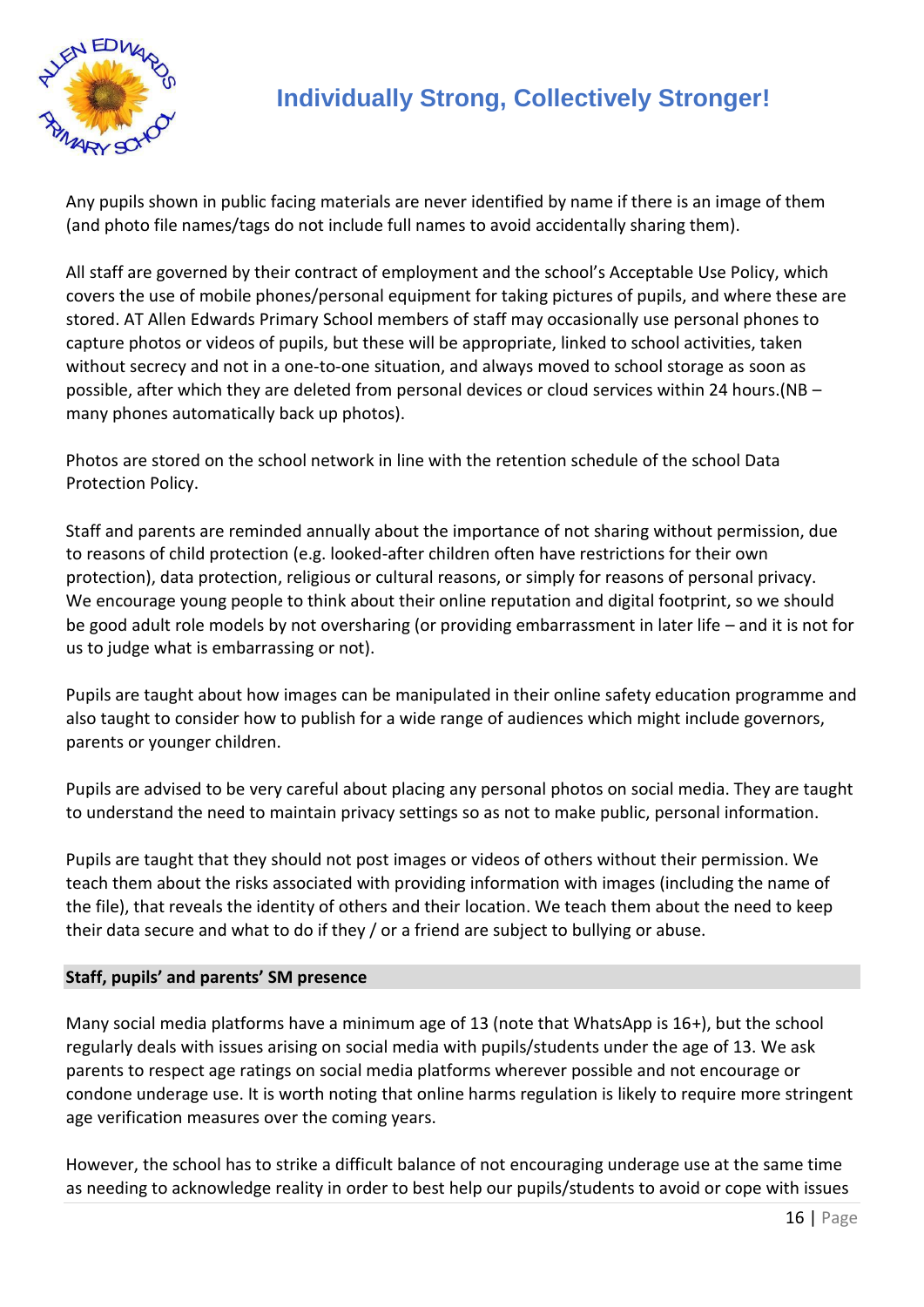

if they arise. Online safety lessons will look at social media and other online behaviour, how to be a good friend online and how to report bullying, misuse, intimidation or abuse. However, children will often learn most from the models of behaviour they see and experience, which will often be from adults.

Parents can best support this by talking to their children about the apps, sites and games they use (you don't need to know them – ask your child to explain it to you), with whom, for how long, and when (late at night / in bedrooms is not helpful for a good night's sleep and productive teaching and learning at school the next day). You may wish to refer to the [Top Tips for Parents](https://static.lgfl.net/LgflNet/downloads/digisafe/Parent-Top-Tips-Safe-Online-Corona.pdf) poster along with relevant items from parentsafe.lgfl.net and introduce the [Children's Commission Digital 5 A Day](https://www.childrenscommissioner.gov.uk/our-work/digital/5-a-day/).

The school has an official Twitter account (managed by Phillip Slatter) and will respond to general enquiries about the school, but asks parents/carers not to use these channels to communicate about their children.

Pupils/students are not allowed to be 'friends' with or make a friend request to any staff, governors, volunteers and contractors or otherwise communicate via social media.

Pupils/students are discouraged from 'following' staff, governor, volunteer or contractor public accounts (e.g. following a staff member with a public Instagram account). However, we accept that this can be hard to control (but this highlights the need for staff to remain professional in their private lives). In the reverse situation, however, staff must not follow such public student accounts.

Staff are reminded that they are obliged not to bring the school or profession into disrepute and the easiest way to avoid this is to have the strictest privacy settings and avoid inappropriate sharing and oversharing online. They should never discuss the school or its stakeholders on social media and be careful that their personal opinions might not be attributed to the school, trust or local authority, bringing the school into disrepute.

The serious consequences of inappropriate behaviour on social media are underlined by the fact that of the 131 Prohibition Orders issued to staff in 2017, 73 involved social media/technology (and 27 of the 66 orders by August 2018).

All members of the school community are reminded that particularly in the context of social media, it is important to comply with the school policy on Digital Images and Video (see page ) and permission is sought before uploading photographs, videos or any other information about other people.

The statements of the Acceptable Use Policies (AUPs) which all members of the school community have signed are also relevant to social media activity, as is the school's Data Protection Policy.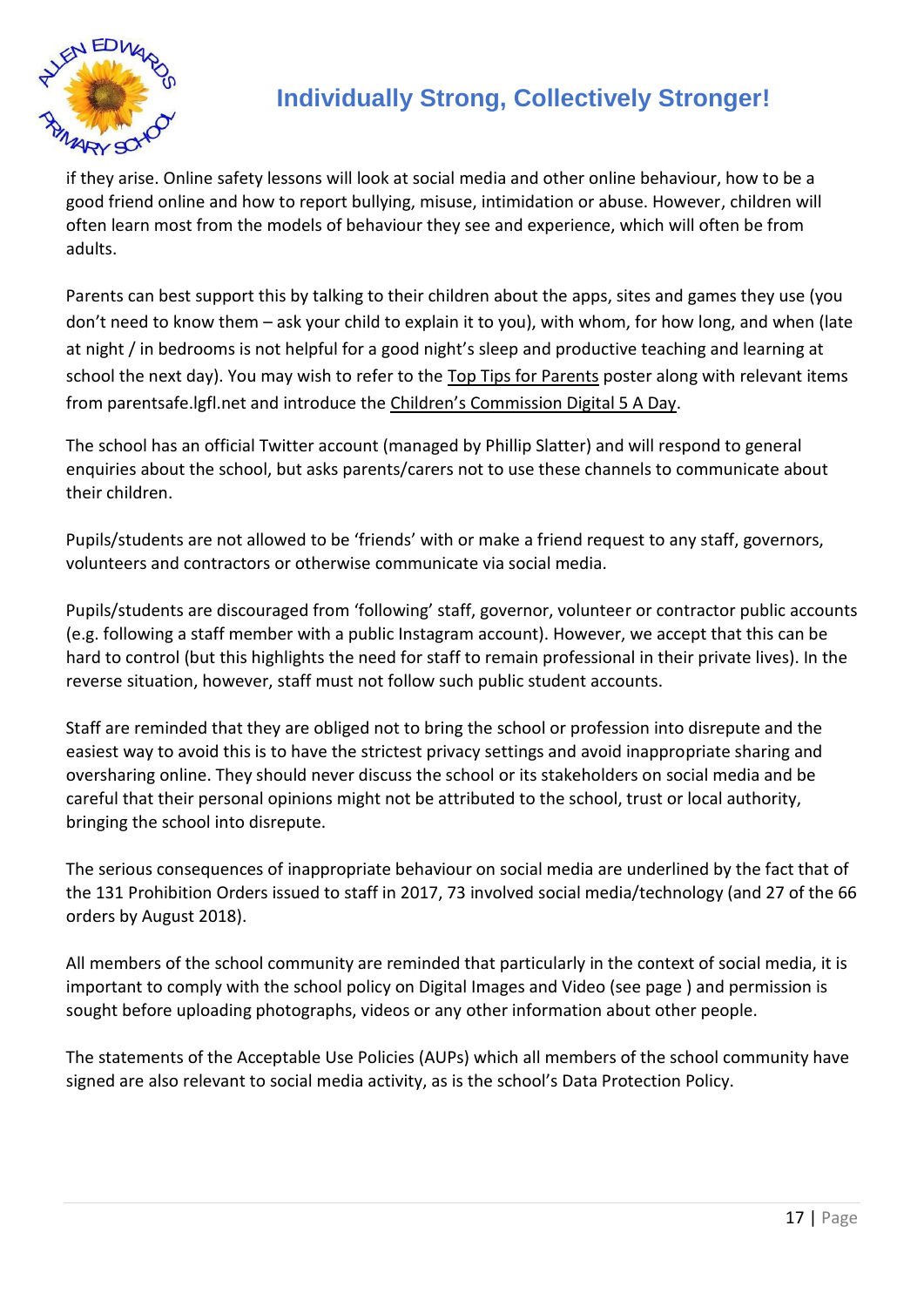

#### **Searching and confiscation**

In line with the DfE guidance 'Searching, screening and confiscation: advice for schools', the Headteacher and staff authorised by them have a statutory power to search pupils/property on school premises. This includes the content of mobile phones and other devices, for example as a result of a reasonable suspicion that a device contains illegal or undesirable material, including but not exclusive to sexual images, pornography, violence or bullying.

Full details of the school's search procedures are available in the school Behaviour Policy.

# **Acceptable Use Policy (AUP) for KS1 PUPILS**

#### **Class Name: \_\_\_\_\_\_\_\_\_\_\_\_\_\_\_\_\_\_\_\_**

- 1. I only **USE** devices or apps, sites or games if a trusted adult says so
- 2. I **ASK** for help if I'm stuck or not sure
- 3. I **TELL** a trusted adult if I'm upset, worried, scared or confused
- 4. If I get a **FUNNY FEELING** in my tummy, I talk to an adult
- 5. I look out for my **FRIENDS** and tell someone if they need help
- 6. I **KNOW** people online aren't always who they say they are
- 7. Anything I do online can be shared and might stay online **FOREVER**

8. I don't keep **SECRETS** or do **DARES AND CHALLENGES** just because someone tells me I have to

9. I don't change **CLOTHES** or get undressed in front of a camera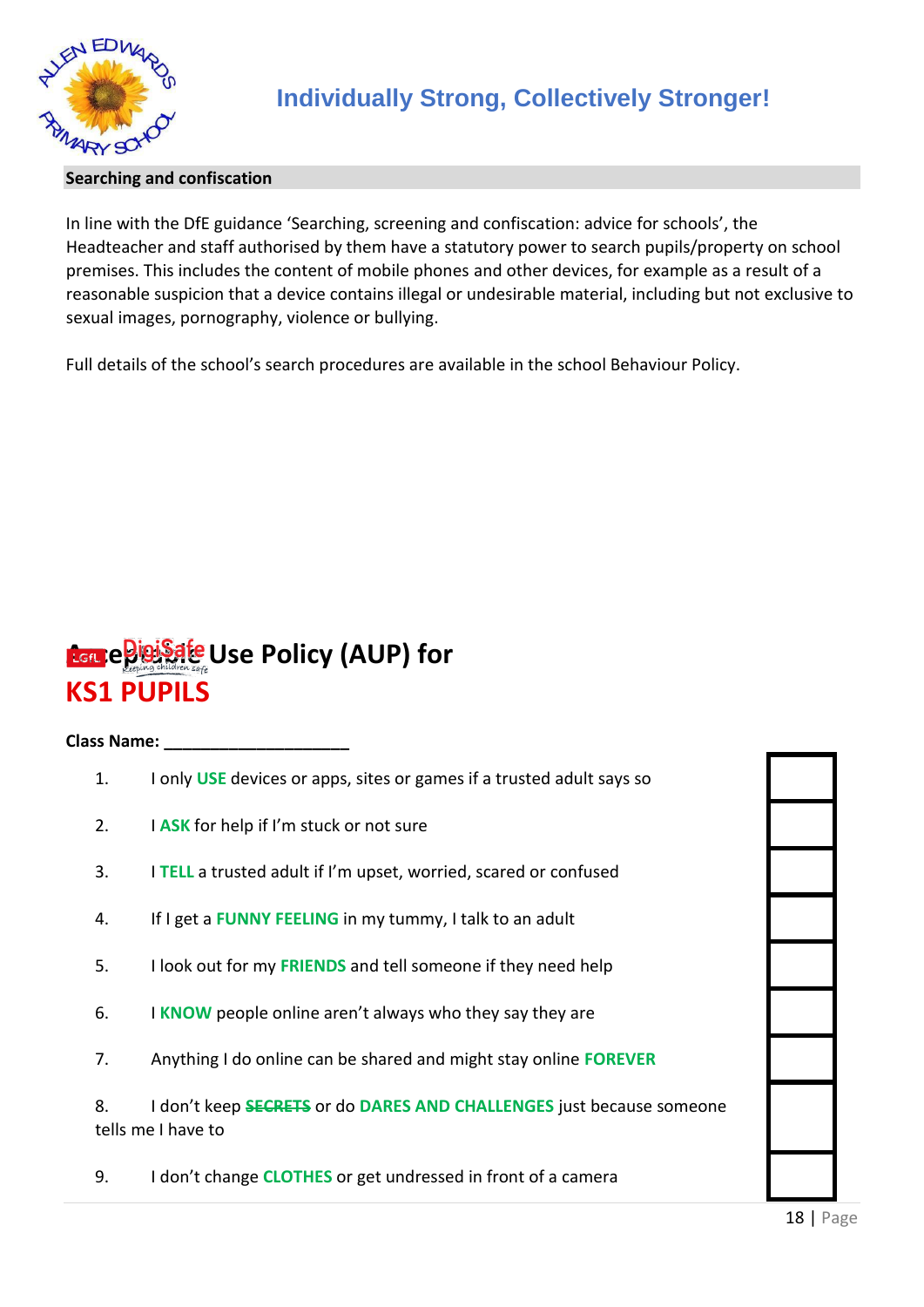

- 10. I always check before **SHARING** personal information
- 11. I am **KIND** and polite to everyone

#### **My trusted adults are:**

**\_\_\_\_\_\_\_\_\_\_\_\_\_\_\_\_\_\_\_\_ at school \_\_\_\_\_\_\_\_\_\_\_\_\_\_\_\_\_\_\_\_ at home**

**\_\_\_\_\_\_\_\_\_\_\_\_\_\_\_\_\_\_\_\_**

# **Acceptable Use Policy (AUP) for KS2 PUPILS**

#### **These statements can keep me and others safe & happy at school and home**

1. *I learn online* – I use the school's internet, devices and logons for schoolwork, homework and other activities to learn and have fun. All school devices and systems are monitored, including when I'm using them at home.

2. *I learn even when I can't go to school because of coronavirus* – I don't behave differently when I'm learning at home, so I don't say or do things I wouldn't do in the classroom or nor do teachers or tutors. If I get asked or told to do anything that I would find strange in school, I will tell another teacher.

3. *I ask permission* – At home or school, I only use the devices, apps, sites and games I am allowed to and when I am allowed to.

4. *I am creative online* – I don't just spend time on apps, sites and games looking at things from other people. I get creative to learn and make things, and I remember my Digital 5 A Day.

5. *I am a friend online* – I won't share or say anything that I know would upset another person or they wouldn't want shared. If a friend is worried or needs help, I remind them to talk to an adult, or even do it for them.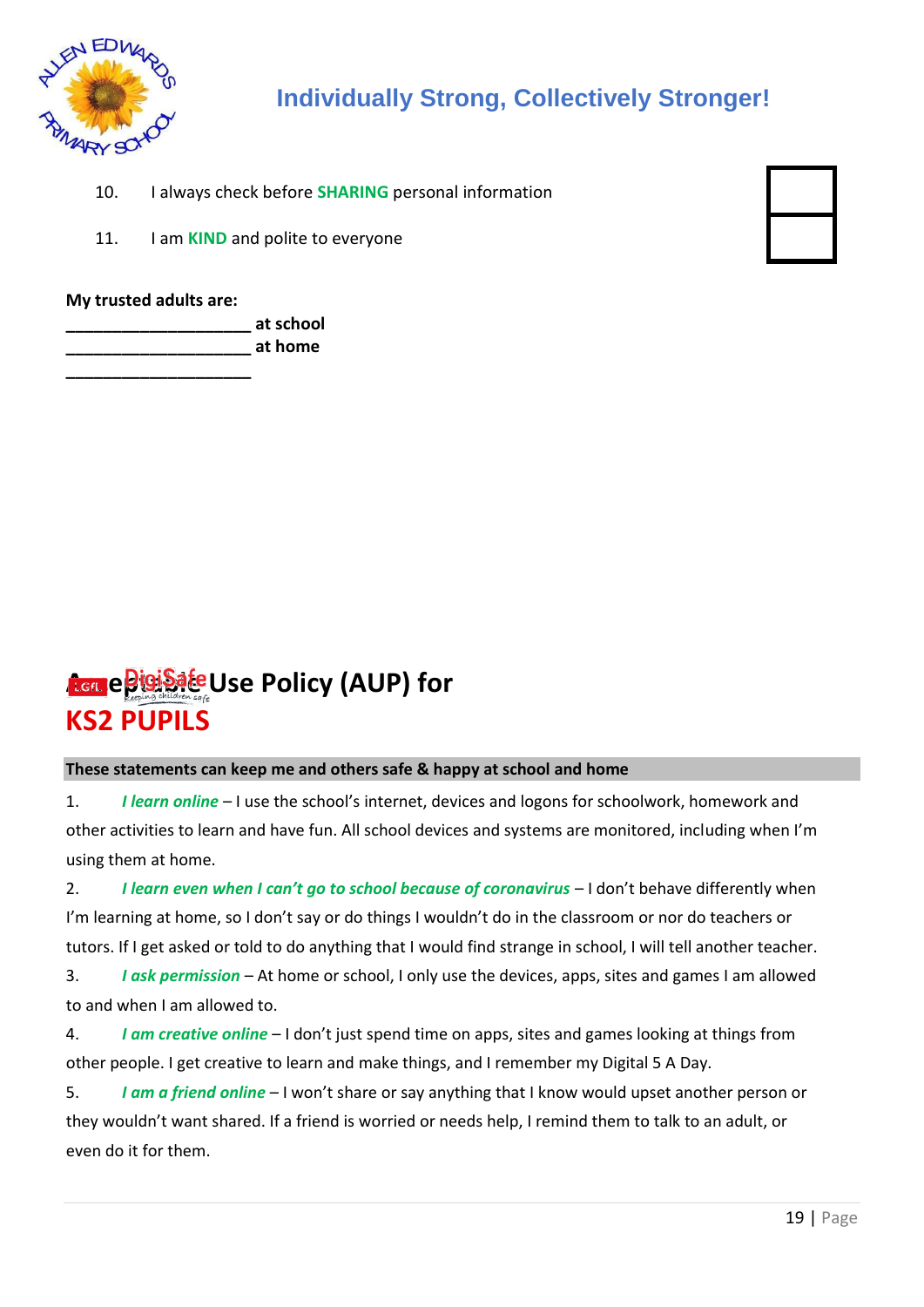

6. *I am a secure online learner* – I keep my passwords to myself and reset them if anyone finds them out. Friends don't share passwords!

7. *I am careful what I click on* – I don't click on unexpected links or popups, and only download or install things when I know it is safe or has been agreed by trusted adults. Sometimes app add-ons can cost money, so it is important I always check.

8. *I ask for help if I am scared or worried* – I will talk to a trusted adult if anything upsets me or worries me on an app, site or game – it often helps. If I get a funny feeling, I talk about it.

9. *I know it's not my fault if I see or someone sends me something bad* – I won't get in trouble, but I mustn't share it. Instead, I will tell a trusted adult. If I make a mistake, I don't try to hide it but ask for help.

10. *I communicate and collaborate online* – with people I already know and have met in real life or that a trusted adult knows about.

11. *I know new online friends might not be who they say they are* – I am careful when someone wants to be my friend. Unless I have met them face to face, I can't be sure who they are.

12. *I check with a parent/carer before I meet an online friend* the first time; I never go alone.

13. *I don't do live videos (live streams) on my own* – and always check if it is allowed. I check with a trusted adult before I video chat with anybody for the first time.

14. *I keep my body to myself online* – I never get changed or show what's under my clothes when using a device with a camera. I remember my body is mine and no-one should tell me what to do with it; I don't send any photos or videos without checking with a trusted adult.

15. *I say no online if I need to* – I don't have to do something just because someone dares or challenges me to do it, or to keep a secret. If I get asked anything that makes me worried, upset or just confused, I should say no, stop chatting and tell a trusted adult immediately.

16. *I tell my parents/carers what I do online* – they might not know the app, site or game, but they can still help me when things go wrong, and they want to know what I'm doing.

17. *I follow age rules* – 13+ games and apps aren't good for me so I don't use them – they may be scary, violent or unsuitable. 18+ games are not more difficult or skills but very unsuitable.

18. *I am private online* – I only give out private information if a trusted adult says it's okay. This might be my address, phone number, location or anything else that could identify me or my family and friends; if I turn on my location, I will remember to turn it off again.

19. *I am careful what I share and protect my online reputation* – I know anything I do can be shared and might stay online forever (even on Snapchat or if I delete it).

20. *I am a rule-follower online* – I know that apps, sites and games have rules on how to behave, and some have age restrictions. I follow the rules, block bullies and report bad behaviour, at home and at school.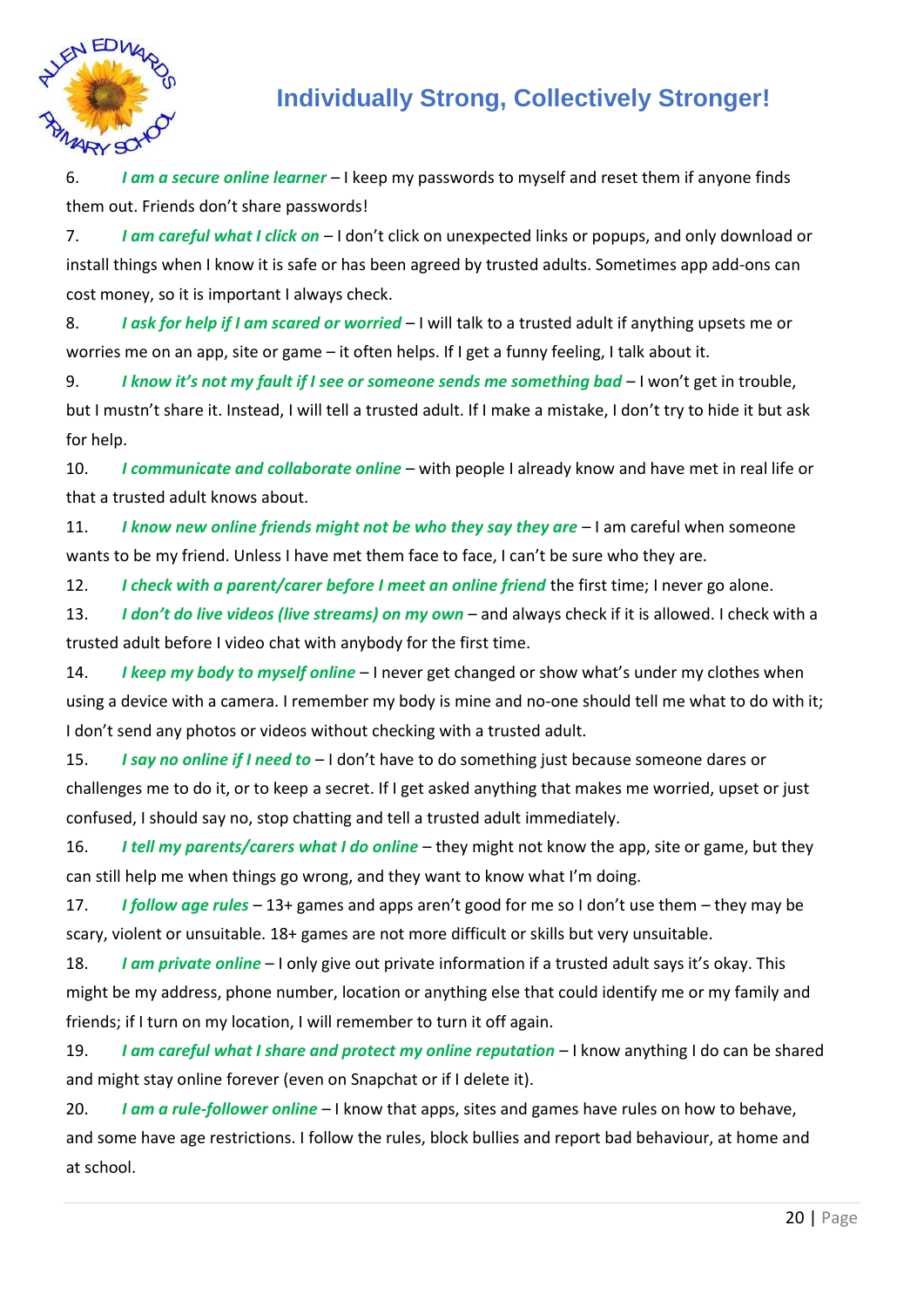

21. *I am not a bully* – I do not post, make or share unkind, hurtful or rude messages/comments and if I see it happening, I will tell my trusted adults.

22. *I am part of a community* – I do not make fun of anyone or exclude them because they are different to me. If I see anyone doing this, I tell a trusted adult and/or report it.

23. *I respect people's work* – I only edit or delete my own digital work and only use words, pictures or videos from other people if I have their permission or if it is copyright free or has a Creative Commons licence.

24. *I am a researcher online* – I use safe search tools approved by my trusted adults. I know I can't believe everything I see online, know which sites to trust, and know how to double check information I find. If I am not sure I ask a trusted adult.

**I have read and understood this agreement.**

**If I have any questions, I will speak to a trusted adult: at school that includes: Outside school, my trusted adults are:** 

Signed: **Date: Date: Date: Date: Date: Date: Date: Date: Date: Date: Date: Date: Date: Date: Date: Date: Date: Date: Date: Date: Date: Date: Date: Date: Date: Date: Date:** 

### **Acceptable Use Policy (AUP) for** LGfL **STAFF, GOVERNORS, VOLUNTEERS**

#### **What am I agreeing to?**

1. (This point for staff and governors): I have read and understood Allen Edwards's full Online Safety policy and agree to uphold the spirit and letter of the approaches outlined there, both for my behaviour as an adult and enforcing the rules for pupils/students. I will report any breaches or suspicions (by adults or children) in line with the policy without delay.

2. I understand it is my duty to support a whole-school safeguarding approach and will report any behaviour which I believe may be inappropriate or concerning in any way to the Designated Safeguarding Lead (if by a child) or Headteacher/Principal (if by an adult).

### 3. **During remote learning:**

o **I will not behave any differently** towards students compared to when I am in school. I will never attempt to arrange any meeting, including tutoring session, without the full prior knowledge and approval of the school, and will never do so directly with a pupil. The same applies to any private/direct communication with a pupil.

o **I will not attempt to use a personal system or personal login for remote teaching** or set up any system on behalf of the school without SLT approval.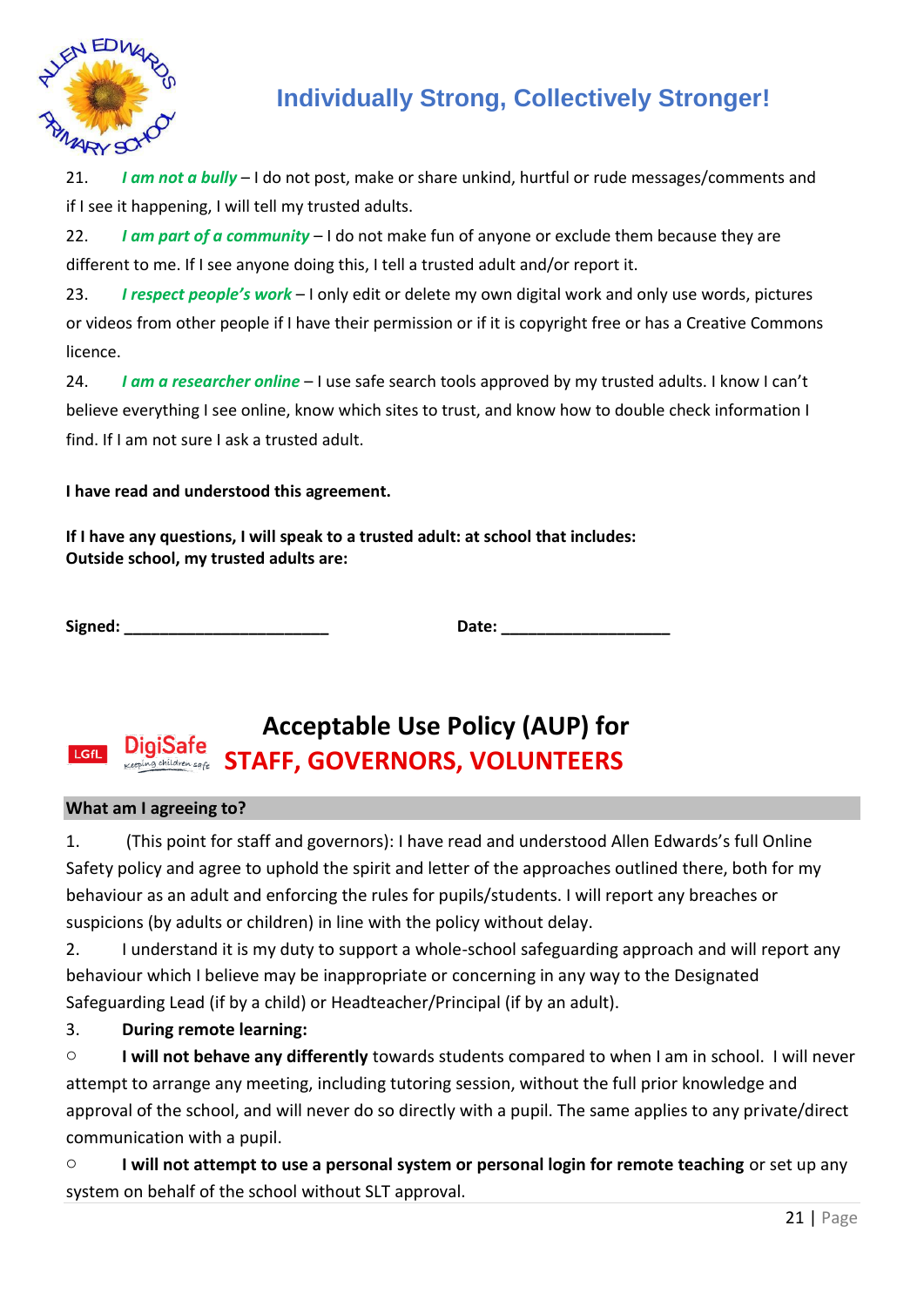

o **I will not take secret recordings or screenshots** of myself or pupils during live lessons.

o **I will conduct any video lessons in a professional environment** as if I am in school. This means I will be correctly dressed and not in a bedroom / impossible to tell that it is a bedroom if this is unavoidable (e.g. even if the camera slips). The camera view will not include any personal information or inappropriate objects and where possible to blur or change the background, I will do so.

o **I will complete the issue log for live lessons** if anything inappropriate happens or anything which could be construed in this way. This is for my protection as well as that of students

4. I understand that in past and potential future remote learning and lockdowns, there is a greater risk for grooming and exploitation as children spend more time at home and on devices; I must play a role in supporting educational and safeguarding messages to help with this.

5. I understand the responsibilities listed for my role in the school's Online Safety policy. This includes promoting online safety as part of a whole school approach in line with the **RSHE curriculum,** as well as safeguarding considerations when supporting pupils remotely.

6. I understand that school systems and users are protected by security, monitoring and filtering services, and that my use of school devices, systems and logins on my own devices and at home (regardless of time, location or connection), including encrypted content, can be monitored/captured/viewed by the relevant authorised staff members.

7. I understand that I am a role model and will promote positive online safety and model safe, responsible and positive behaviours in my own use of technology, including social media, e.g. by:

● not sharing other's images or details without permission

refraining from posting negative, threatening or violent comments about others, regardless of whether they are members of the school community or not.

8. I will not contact or attempt to contact any pupil or to access their contact details (including their usernames/handles on different platforms) in any way other than school-approved and schoolmonitored ways, which are detailed in the school's Online Safety Policy. I will report any breach of this by others or attempts by pupils to do the same to the headteacher.

9. Details on social media behaviour, the general capture of digital images/video and on my use of personal devices is stated in the full Online Safety policy. If I am not sure if I am allowed to do something in or related to school, I will not do it.

10. I understand the importance of upholding my online reputation, my professional reputation and that of the school), and I will do nothing to impair either.

11. I agree to adhere to all provisions of the school Data Protection Policy at all times, whether or not I am on site or using a school device, platform or network, and will ensure I do not access, attempt to access, store or share any data which I do not have express permission for. I will protect my passwords/logins and other access, never share credentials and immediately change passwords and notify OSL if I suspect a breach. I will only use complex passwords and not use the same password as for other systems.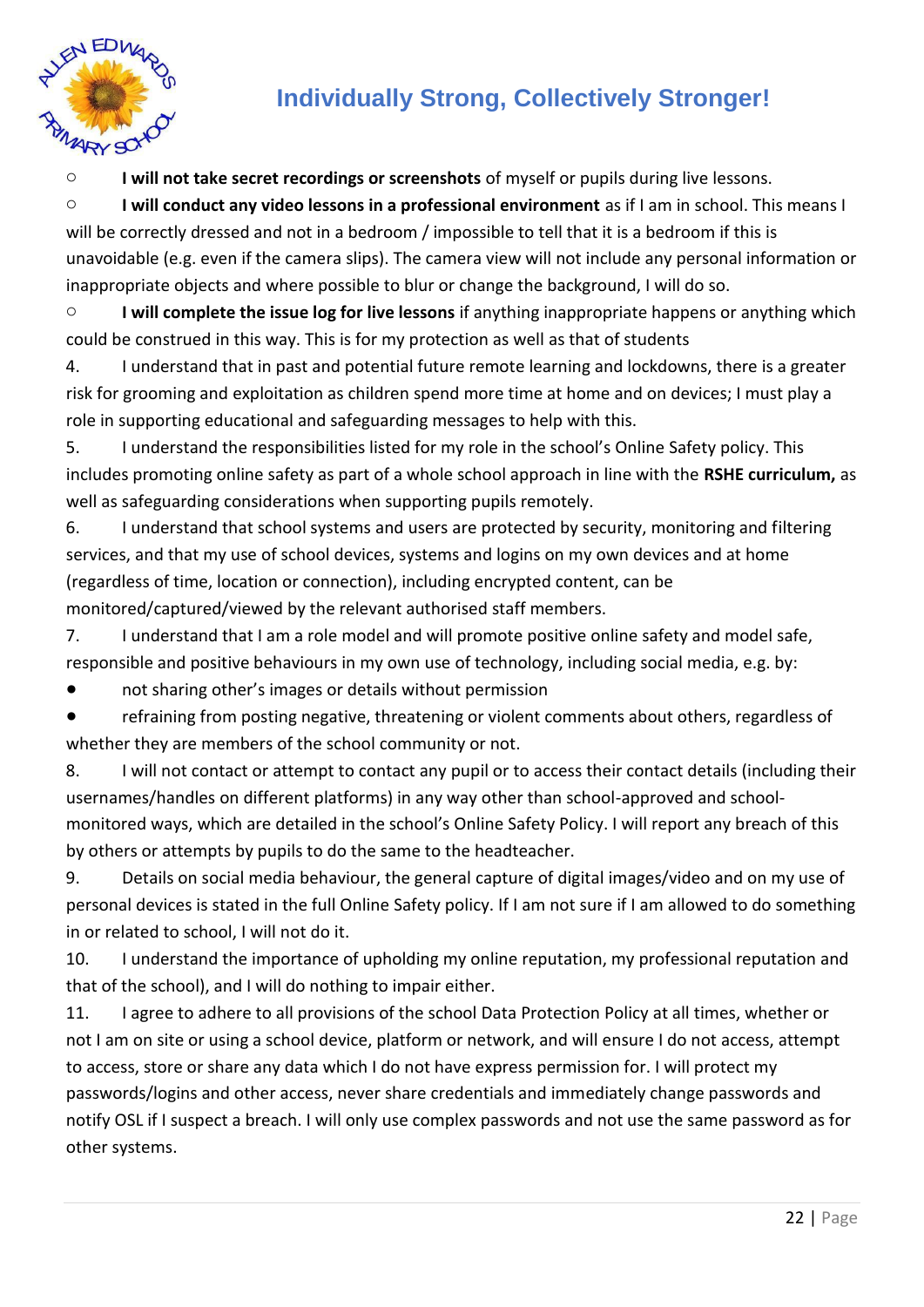

12. I will not store school-related data on personal devices, storage or cloud platforms. USB keys, if allowed, will be encrypted, and I will only use safe and appropriately licensed software, respecting licensing, intellectual property and copyright rules at all times.

13. I will never use school devices and networks/internet/platforms/other technologies to access material that is illegal or in any way inappropriate for an education setting. I will not attempt to bypass security or monitoring and will look after devices loaned to me.

14. I will not support or promote extremist organisations, messages or individuals, nor give them a voice or opportunity to visit the school. I will not browse, download or send material that is considered offensive or of an extremist nature by the school.

15. I understand and support the commitments made by pupils/students, parents and fellow staff, governors and volunteers in their Acceptable Use Policies and will report any infringements in line with school procedures.

16. I will follow the guidance in the safeguarding and online-safety policies for reporting incident: I understand the principle of 'safeguarding as a jigsaw' where my concern might complete the picture. I have read the sections on handing incidents and concerns about a child in general, sexting, upskirting, bullying, sexual violence and harassment, misuse of technology and social media.

17. I understand that breach of this AUP and/or of the school's full Online Safety Policy here may lead to appropriate staff disciplinary action or termination of my relationship with the school and where appropriate, referral to the relevant authorities.

#### **To be completed by the user**

I have read, understood and agreed to this policy. I understand that it is my responsibility to ensure I remain up to date and read and understand the school's most recent online safety / safeguarding policies. I understand that failure to comply with this agreement could lead to disciplinary action.

| Signature: |  |
|------------|--|
| Name:      |  |
| Role:      |  |
| Date:      |  |

#### **To be completed by Louise Robertson**

I approve this user to be allocated credentials for school systems as relevant to their role.

#### **Systems: \_\_\_\_\_\_\_\_\_\_\_\_\_\_\_\_\_\_\_\_\_\_\_\_\_\_\_\_\_\_\_\_\_\_\_\_\_\_\_**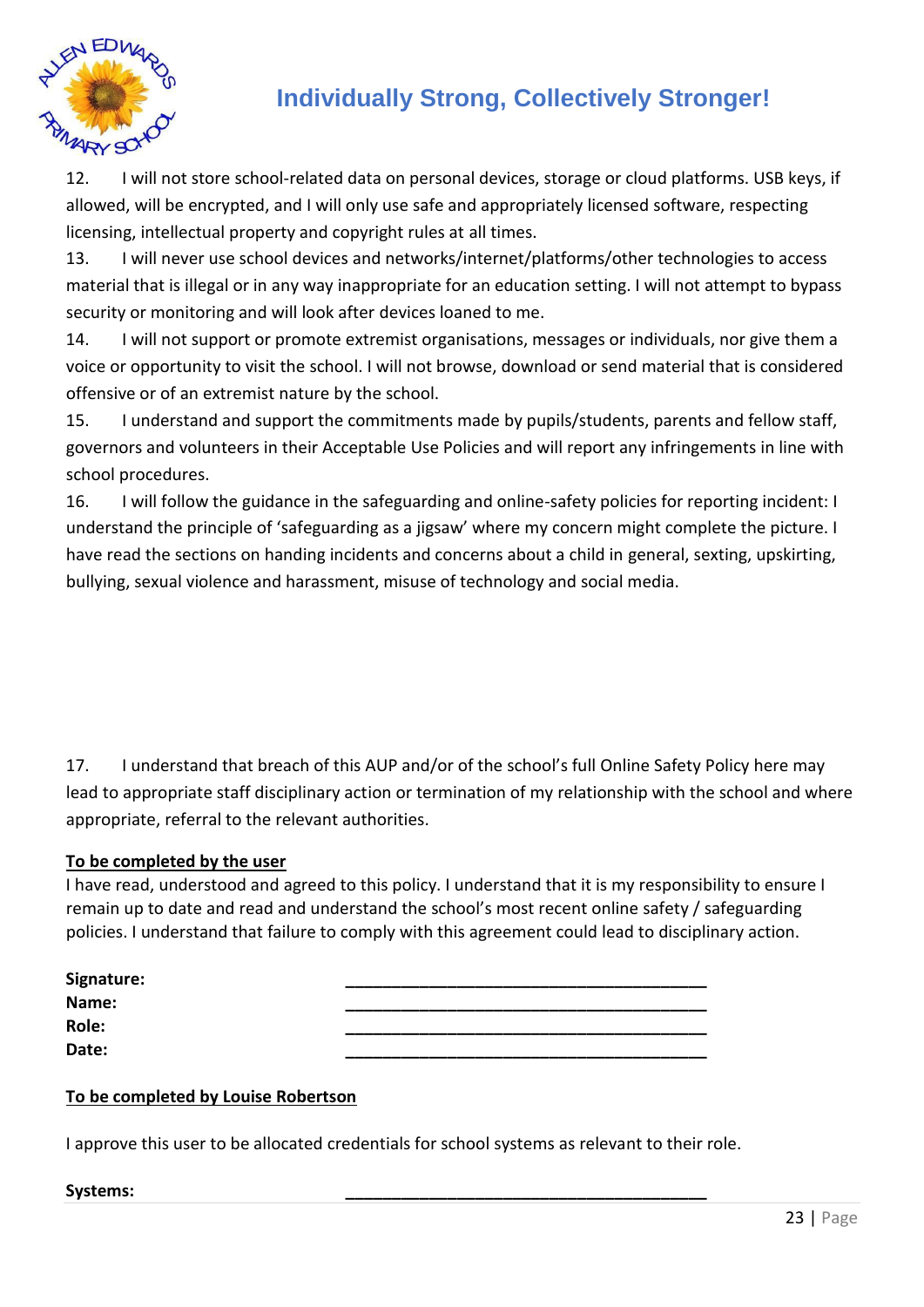

| Additional permissions (e.g. admin) |  |
|-------------------------------------|--|
| <b>Signature:</b>                   |  |
| Name:                               |  |
| Role:                               |  |
| Date:                               |  |



### **Acceptable Use Policy (AUP) for PARENTS**

#### **Background**

We ask all children, young people and adults involved in the life of Allen Edwards to sign an Acceptable Use\* Policy (AUP) to outline how we expect them to behave when they are online, and/or using school networks, connections, internet connectivity and devices, cloud platforms and social media (both when on school site and outside of school).

Your child has also signed an AUP in class.

We tell your children that **they should not behave any differently when they are out of school or using their own device or home network.** What we tell pupils about behaviour and respect applies to all members of the school community, whether they are at home or school:

**"Treat yourself and others with respect at all times; treat people in the same way when you are online or on a device as you would face to face."**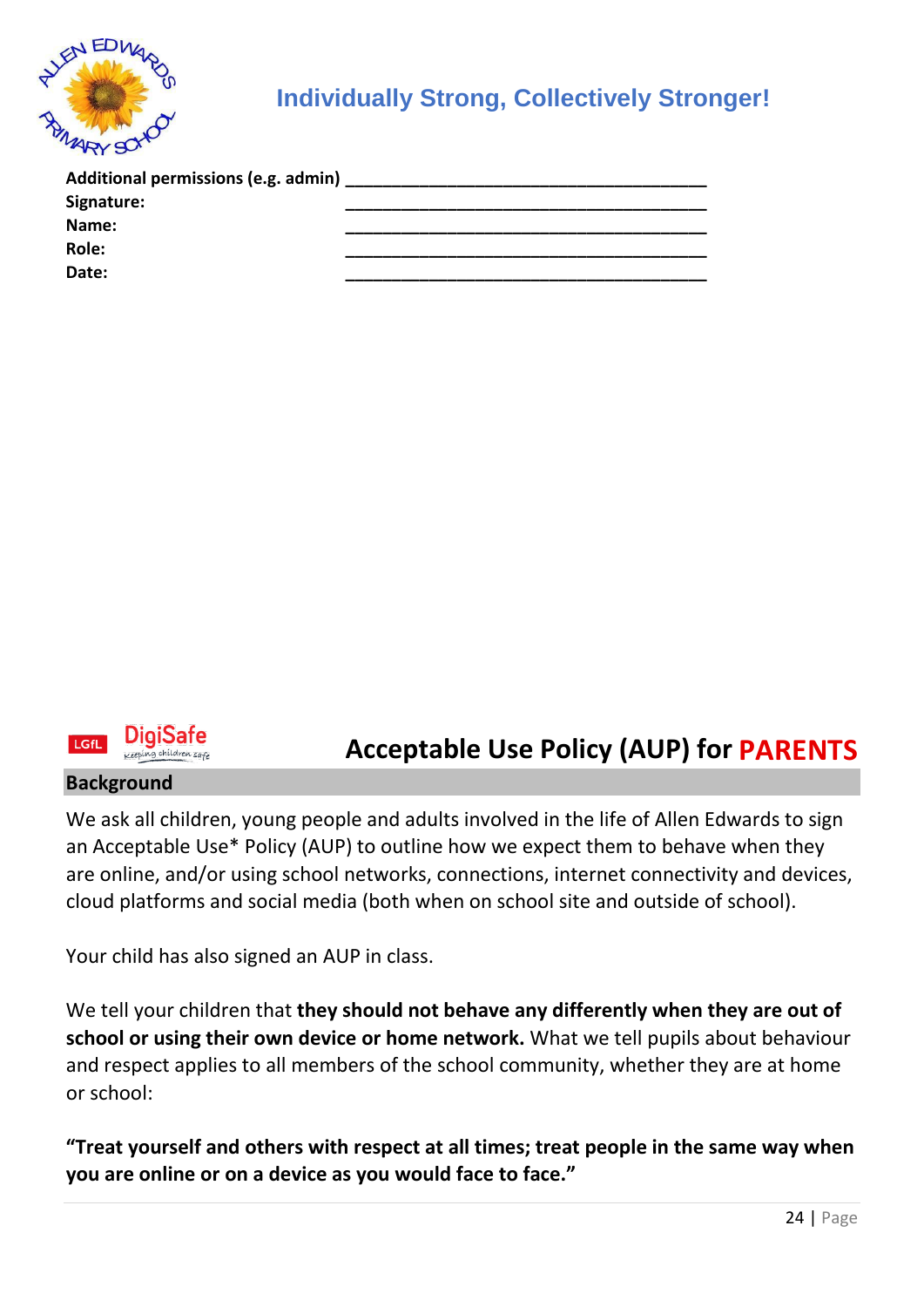

### **Where can I find out more?**

You can read Allen Edward's full Online Safety on the School Website for more detail on our approach to online safety and links to other relevant policies (e.g. Safeguarding Policy, Behaviour Policy, etc). If you have any questions about this AUP or our approach to online safety, please speak to Louise Robertson.

### **What am I agreeing to?**

1. I understand that Allen Edwards uses technology as part of the daily life of the school when it is appropriate to support teaching & learning and the smooth running of the school, and to help prepare the children and young people in our care for their future lives.

2. I understand that the school takes every reasonable precaution to keep pupils safe and to prevent pupils from accessing inappropriate materials, including behaviour policies and agreements, physical and technical monitoring, education and support and web filtering. However, the school cannot be held responsible for the nature and content of materials accessed through the internet and mobile technologies, which can sometimes be upsetting.

3. I understand that internet and device use in school, and use of school-owned devices, networks and cloud platforms out of school may be subject to filtering and monitoring. These should be used in the same manner as when in school, **including during any remote learning periods.**

4. I will promote positive online safety and model safe, responsible and positive behaviours in my own use of technology, including on social media: not sharing other's images or details without permission and refraining from posting negative, threatening or violent comments about others, including the school staff, volunteers, governors, contractors, pupils or other parents/carers.

5. The impact of social media use is often felt strongly in schools, which is why we expect certain behaviours from pupils when using social media. I will support the school's social media policy and not encourage my child to join any platform where they are below the minimum age.

6. I will follow the school's digital images and video policy, which outlines when I can capture and/or share images/videos. I will not share images of other people's children on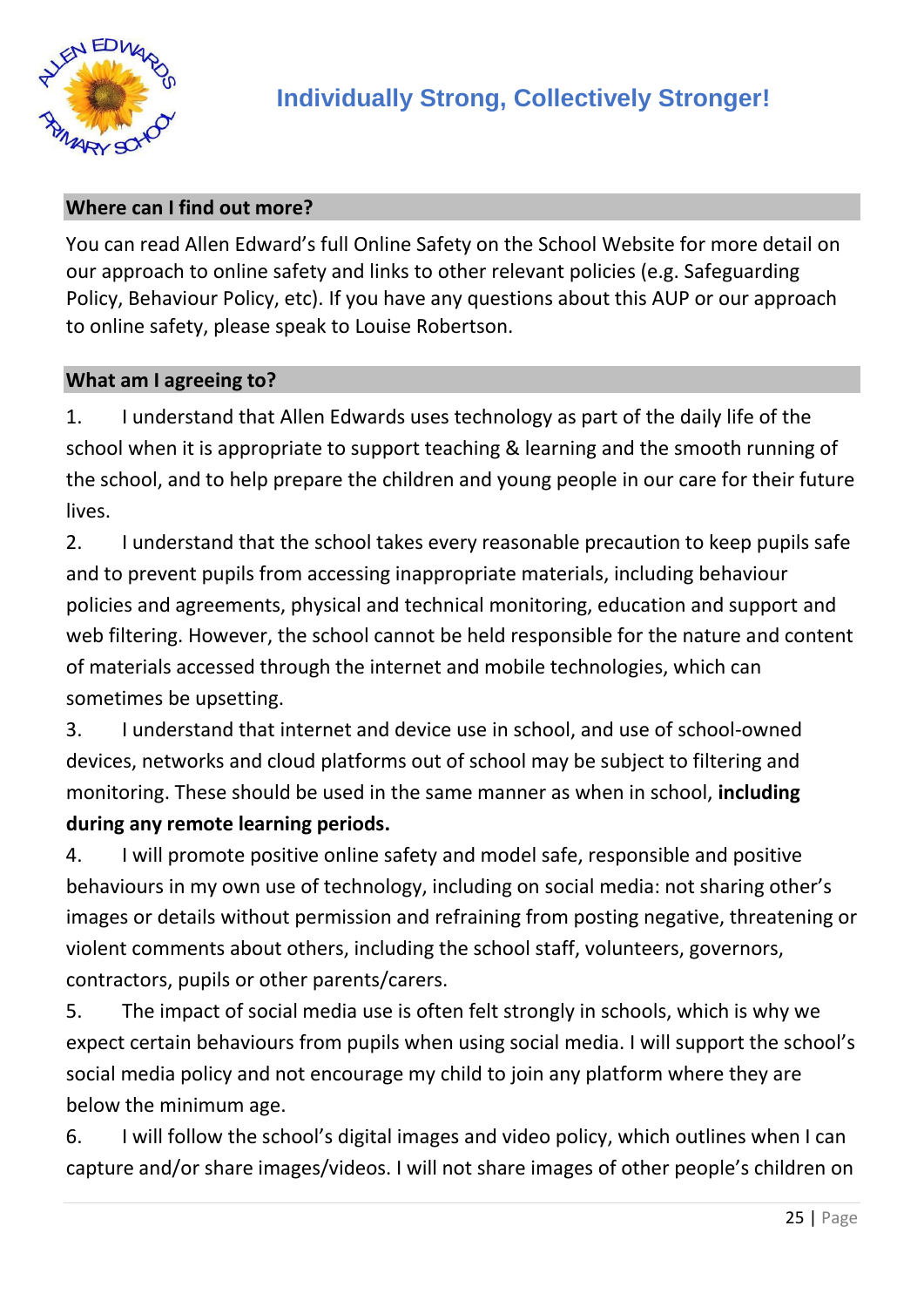

social media and understand that there may be cultural or legal reasons why this would be inappropriate or even dangerous. The school sometimes uses images/video of my child for internal purposes such as recording attainment, but it will only do so publicly if I have given my consent on the relevant form.

7. I understand that for my child to grow up safe online, s/he will need positive input from school and home, so I will talk to my child about online safety.

8. I understand that my child needs a safe and appropriate place to do remote learning if school or bubbles are closed (similar to regular online homework). When on any video calls with school, it would be better not to be in a bedroom but where this is unavoidable, my child will be fully dressed and not in bed, and the camera angle will point away from beds/bedding/personal information etc. Where it is possible to blur or change the background, I will help my child to do so.

9. If my child has online tuition for catchup after lockdown or in general, I will undertake necessary checks where I have arranged this privately to ensure they are registered/safe and reliable, and for any tuition remain in the room where possible, and ensure my child knows that tutors should not arrange new sessions or online chats directly with them.

10. I understand that whilst home networks are much less secure than school ones, I can apply child safety settings to my home internet. Internet Matters provides guides to help parents do this easily for all the main internet service providers in the UK. There are also child-safe search engines e.g. swiggle.org.uk and YouTube Kids is an alternative to YouTube with age appropriate content.

11. I understand that it can be hard to stop using technology sometimes, and I will talk about this to my children, and refer to the principles of the Digital 5 A Day: [childrenscommissioner.gov.uk/our-work/digital/5-a-day/](https://www.childrenscommissioner.gov.uk/our-work/digital/5-a-day/)

12. I understand and support the commitments made by my child in the Acceptable Use Policy (AUP) which s/he has signed, and I understand that s/he will be subject to sanctions if s/he does not follow these rules.

13. I can find out more about online safety at Allen Edwards by reading the full Online Safety Policy online and can talk to my child's class teacher if I have any concerns about my child/ren's use of technology, or about that of others in the community, or if I have questions about online safety or technology use in school.